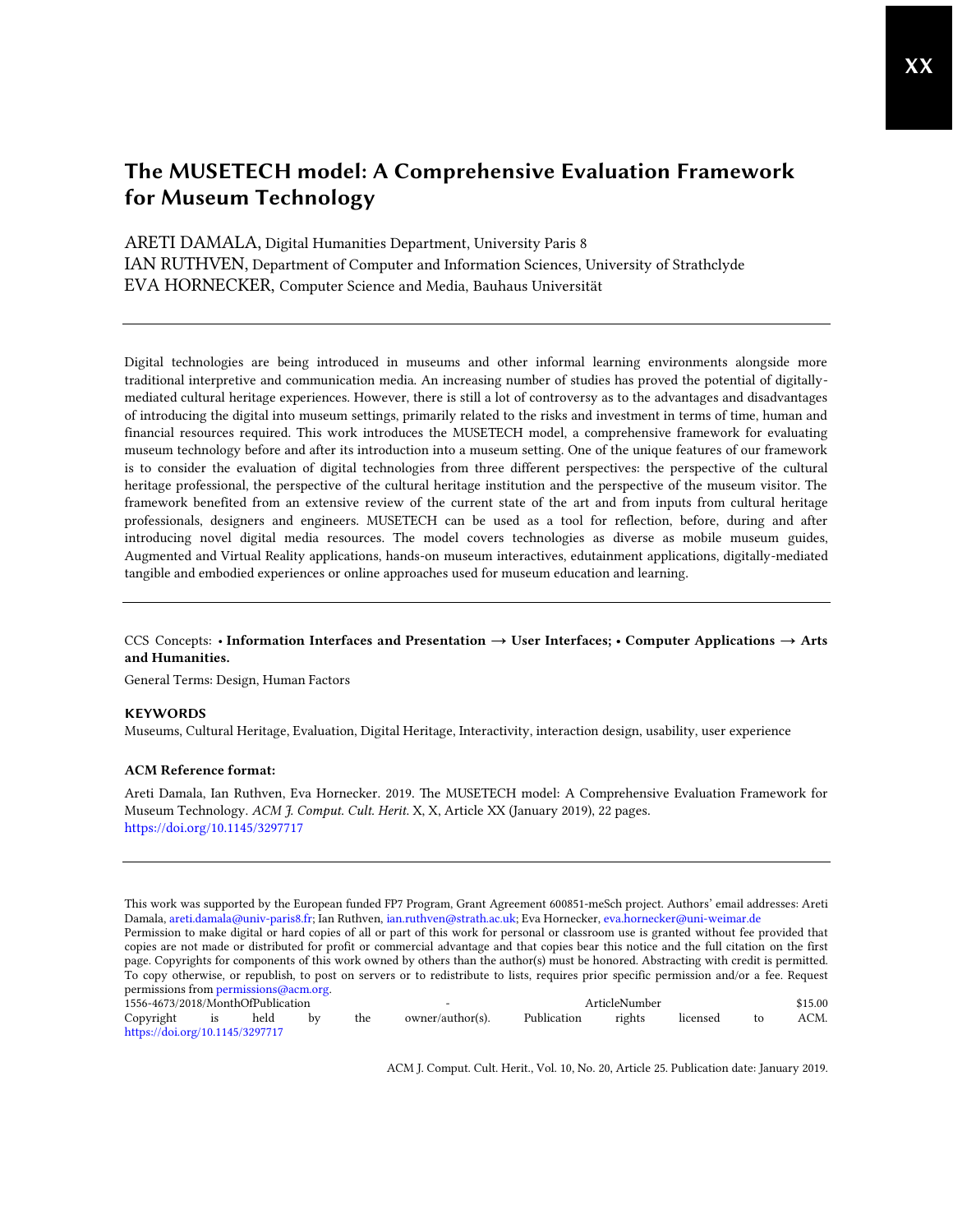### XX:2 • A. Damala, I. Ruthven, E. Hornecker

### 1 INTRODUCTION

The early 21<sup>st</sup> century saw a turn towards increasingly diversified uses of the digital in museums and heritage institutions for research, documentation, education, communication and outreach purposes. Today, it is inconceivable to imagine a museum or heritage site not making any use of technology. The technology range itself is vast, from databases, museum websites and digital ticketing systems to digital interactive exhibits and installations, mobile applications, virtual museums or communication over social media networks.

Despite this widespread "digital reform", it is still difficult to assess the various dimensions of the impact on museums as institutions, museum staff and visitors. How do museums and other cultural heritage institutions employ museum technology? What is the long and short-term impact for communicating and marketing tangible and intangible heritage within museums, heritage sites and public memory institutions? Which skills and competencies are required to make successful use of technology? How does that alter the practices for cultural heritage professionals? How and why can technology make a difference for the visitor experience?

The rich body of research literature (Tallon and Walker 2008; Parry 2010; Ciolfi 2018), audience research (Kelly 2016; Villaespesa 2016; Damala et al. 2016b) and contemporary museum practice resources (Simon 2010; Phillips 2016; Simon 2016) points towards the potential of digital technology for a wide range of museum goals, such as education, enjoyment and learning, in ways that support first-person, experiential, interactive, embodied and often deeply emotional experiences. Yet we still know surprisingly little about how museum audiences interact with and make sense out of experiencing heritage through digital means. Conversely, it is widely known by those museum professionals and researcher who have invested in bringing a museum technology program to life that the introduction of the digital comes with a complicated series of factors influencing its implementation and success. The risks associated with new technology are often difficult to assess while considerable investments in time, human and financial resources are needed for its introduction (Vom Lehm and Heath 2005).

Developing appropriate evaluation standards, benchmarks, guidelines and frameworks so as to more successfully design, deploy, and maximize the impact of the digital would be a welcome step forward. However, evaluation still counts as one of the most important challenges cultural heritage professionals and museum institutions are faced with. A 2015 report notes that "while many museums are astute at assessing their traditional programs, they have yet to cultivate standard protocol for measuring the success of the technologies they deploy" (Johnson et al. 2015).

This paper introduces the MUSETECH model, an evaluation framework with multiple components that can assist museums, heritage institutions and heritage professionals in successfully planning for and managing the deployment of digital technology.

The paper is structured as follows: Section 2 sheds light on the different terms employed to talk about the use of digital in the museum, i.e. museum technology and its assessment and evaluation. Section 3 looks into contemporary key trends in the evaluation literature, offering a novel classification of research resources. It also examines influential theories that have been articulated around this framework's three main entities and perspectives: The Cultural Heritage Professional (CHP), the Museum and the Visitor. Section 4 is dedicated to the methodology developed in order to gather the raw data from which the model emerged. Section 5 details all building blocks and working definitions of the proposed framework, providing a high-level overview of the Evaluation Criteria (ECs) identified by the technology introduction phase. For clarity, the full-fledged version of the Matrix, with a presentation of all 121 ECs, is provided as a separate digital resource, available in conjunction with this paper. This separate document, the "Companion", accompanies the present publication and is meant to be a practical, A to Z guide to MUSETECH, the Matrix and all identified ECs. Following the overview of the Matrix and its components, section 6 provides three use-case scenarios, demonstrating the flexibility of the model for discussing evaluation and assessment of museum technology. Section 7 discusses the advantages and limitations, and highlights directions for future work, while section 8 summarises the most important take-away messages for museums and Cultural Heritage Professionals, researchers and practitioners.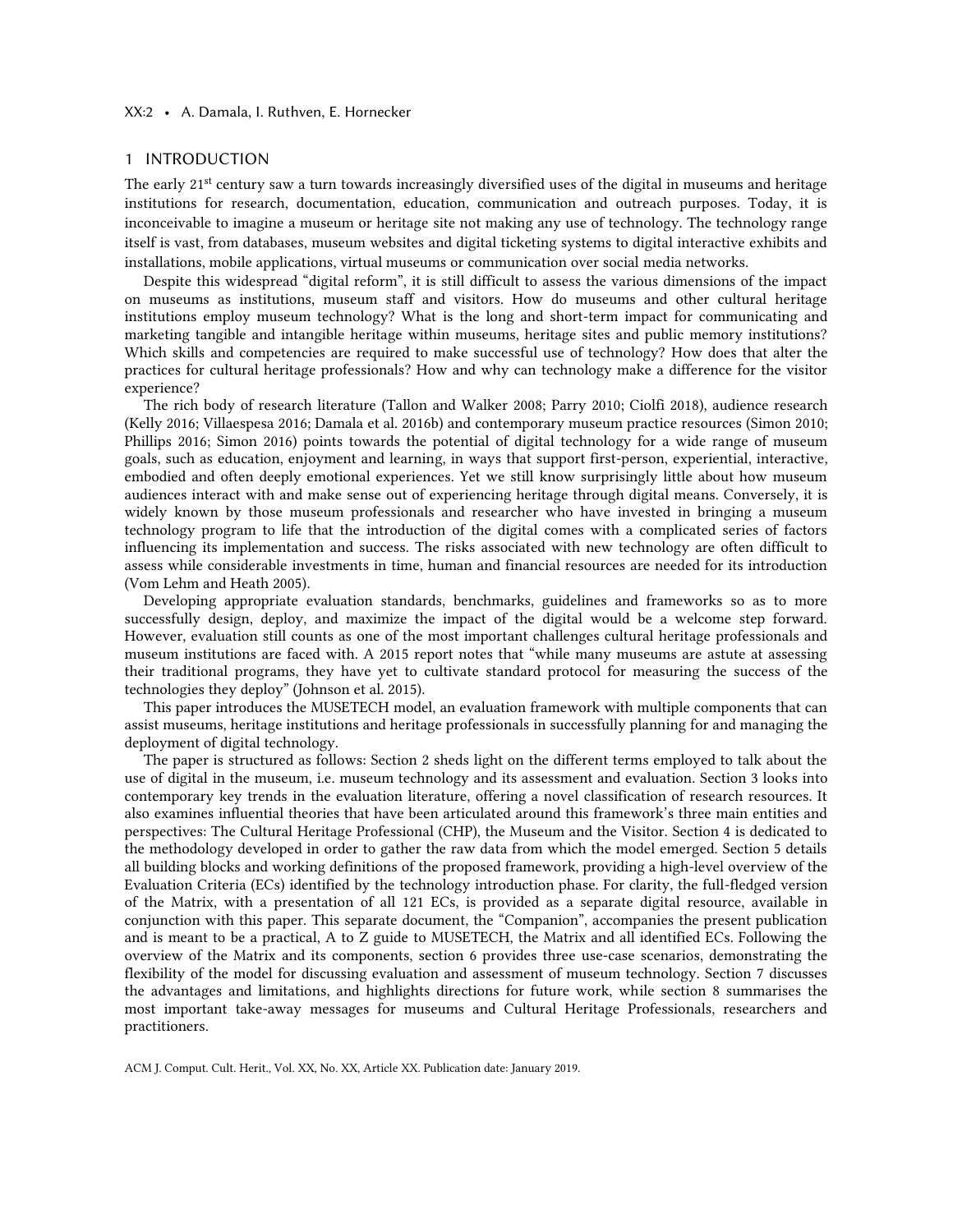# 2 A NOTE ON TERMINOLOGY

#### 2.1 Defining Museum Technology

The number of terms used in the museum literature for discussing the digital is staggering and indicates the many ways digital technology is approached and understood in heritage settings (Dierking and Pollock 1998; Adams et al. 2004). "Digital media", "digital heritage resources", "museum interactives", "virtual museums", "digital humanities", "digital heritage", "digitisation", "digital cultural resources", "digital curation", "digital engagement", are only some of the umbrella terms used to essentially describe the use of technology for activities as diverse as cataloguing, documentation, preservation, communication, education, dissemination and outreach in online and onsite heritage settings.

The array of existing technologies is equally amazing: online ticketing systems; Content Management Systems; online exhibitions; online museums; digital heritage representations and experiences in Virtual and Augmented Reality; museum websites; mobile museum sites; 3D reconstructions; tangible exhibits; interactive tabletops; digital audio guides; digital multimedia guides; digital citizen science and crowdsourcing; and social media.

Things evolve so quickly that even terms usually associated with one type of technology can prove to be misleading. For example, the term "virtual museum" was recently reported as having grown "to become an allencompassing term, referring to all types of digital representations of both digitized physical objects and borndigital ones that can be related to the physical objects" (Perry et al. 2017). Viewed from this perspective, an online exhibition is as much a virtual museum as a serious game played on a mobile device or an interactive table-top installation. The cross-fertilisation of the many underlying disciplines, such as museum and visitor studies, interaction design, user experience or digital humanities can also be hold responsible for that (Antoniou et al. 2013; Ciolfi 2018). For example, the term "digital humanities" (Ross 2018), predominantly used to flag the use of the digital in the Arts and Humanities for research or formal education purpose, does not exclude uses in informal learning environments such as museums and galleries. A 2014 publication from the European Commission (2014) examines the term "digital heritage" alongside the established terms "tangible" and "intangible" cultural heritage. In doing so, it demonstrates how pervasive and intertwined the digital is with how we experience cultural heritage.

Within this work and in order to bypass all disambiguation, we favoured the use of the term "the digital" and "museum technology" as umbrella terms that are wide enough to cover any type of technology applied in museum and heritage settings. Other terms are used when necessary (mobile learning, games, AR or VR, museum interactives, etc.) to denote and convey key trends and ideas in deploying and evaluating specific types of museum technology. Having clarified that the term "museum technology" is wide enough to be used for making reference to any type of technology, installation, application or digitally mediated museum experience, it is time to examine what "evaluation" stands for in the museum environment and why this is important alongside the term "museum technology".

# 2.2 Defining Evaluation

Evaluation is about finding out - using a variety of approaches, tools and methodologies - what works, as well as identifying what can be improved. The definition given by the US Government Accountability Office defines evaluation as a "systematic study using research methods to collect and analyse data to assess how well a program is working and why" (GAO 2012). We find this definition perfectly valid for museums and heritage institutions. The "when", or at which phase this may occur, is discussed in the relevant literature: when evaluation is carried out at the very early stages of a project, providing feedback about future activities and planning, we talk about front-end evaluation (Dierking and Pollock 1998); formative evaluation on the other hand occurs while a program is still in development (Economou 1998); the term "remedial evaluation" is used to designate evaluation occurring for troubleshooting, once a program has been already launched (Diamond et al. 2016). Finally, summative evaluation is carried out once a program has been completed and set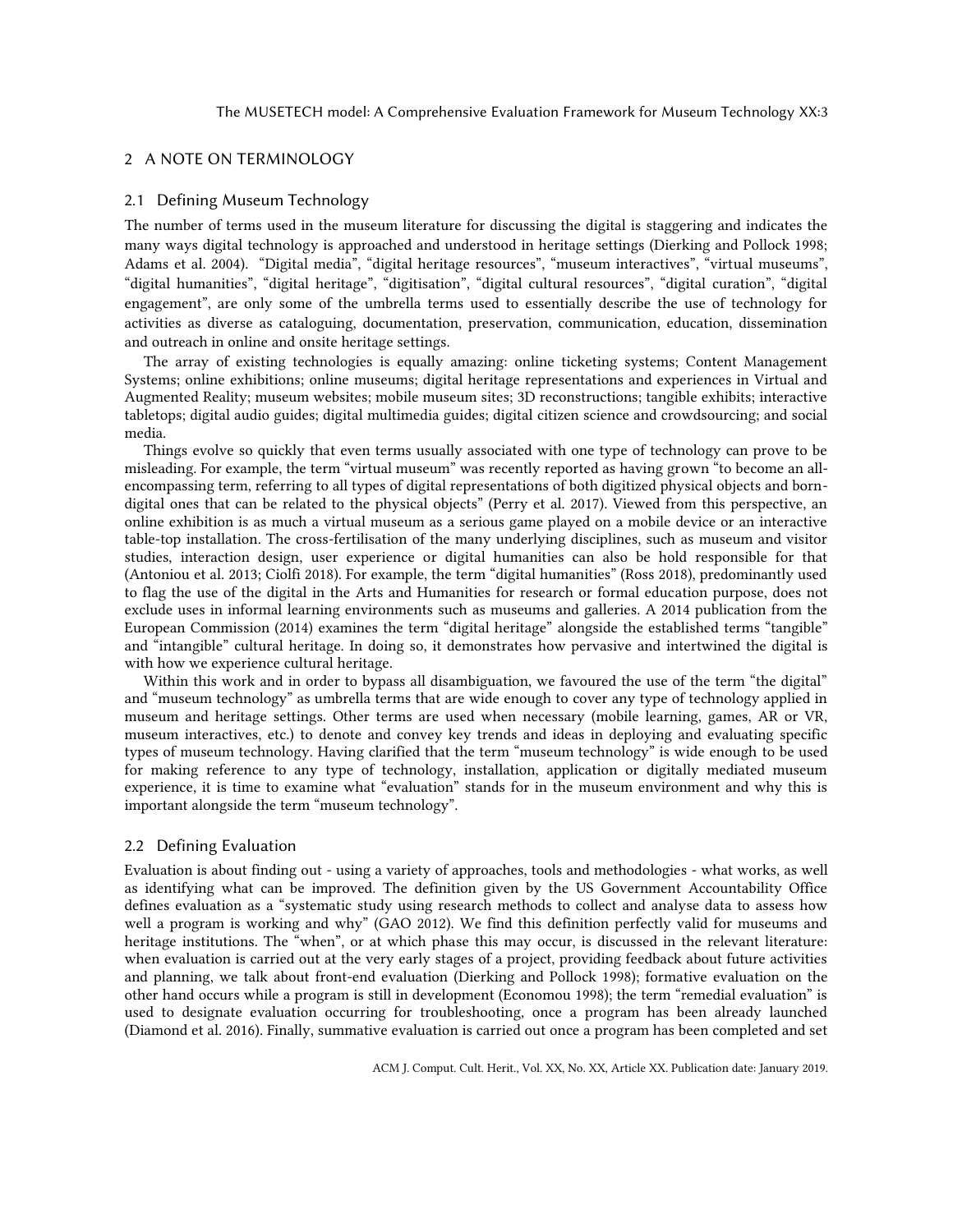### XX:4 • A. Damala, I. Ruthven, E. Hornecker

in motion (Davies and Heath 2014). In all cases, evaluation is said to have two main purposes: 1. proving or demonstrating if "change" is taking place, and 2. improving, seen as a constant reflection on further development (HLF 2012).

While the "when" of evaluating museum technology seems pretty clear, the "what" of assessment, evaluation or measurement when museums make use of technology has yet to be systematized because of its breadth, scope and complexity. The number of variables one can take under account is dazzling: selecting the appropriate technology; adapting it to fit the goals; create, update and reuse content; personalise, monitor and tweak in order to guarantee robustness and flawless performance; understand the impact on the work-flow processes for the museum personnel; proceed to a cost-benefit analysis; infer whether staff training is required; investigate energy and maintenance issues; guarantee security and safety; manage and guarantee accessibility for all visitors; manage personal data storage and usage; these are only some of the usually "hidden" performance and efficiency metrics that may be important for museum professionals and heritage institutions alike when it comes to successfully deploying museum technology.

However, the list does not end there: while these questions are still under investigation, subtler and less measurable aspects come into view, related to the way museums, objects, exhibits and narratives are experienced. Such aspects cover utility, usability and the user (visitor) experience, both onsite and online; intuitiveness and enjoyability; distraction and isolation hindering the encounters with the real exhibits; interactions with other distant or co-located visitors; managing to link the pre-, during- and post-visit phases in order to establish long-term relationships with the visitors; creating meaningful, personal, relevant, captivating narratives for various visitors' profiles. The list seems to be endless. Where should one start from? How exactly to proceed?

### 3 EVALUATING MUSEUM TECHNOLOGY: LITERATURE AND MUSEUM PRACTICE TRENDS

### 3.1 Typology of Publications and Resources

In attempting to systematize the existing body of knowledge in evaluating museum technology we identified five different types of publications and resources, focusing on different aspects of the use of technology in museums.

1. Museum technology studies and reports. These usually focus on one type of technology applied in the museum environment. They often examine the use of one implemented program, usually at the same institution, focusing on one type of technology such as digital audio and multimedia guides (Tallon and Walker 2008), interactive tabletops (Hornecker 2008), Augmented Reality (Damala and Stojanovic 2012), Mixed Reality (Benko et al. 2004) or Virtual Reality (Kassahun et al. 2018), tangible and embodied interaction (Petrelli et al. 2014).

2. Museum, visitor, audience research studies. These studies have a focus on visitor studies and audience research, scrutinising the complex processes of meaning-making in heritage environments. As they often examine the success of museum programs -which may not necessarily make use of technology- they are invaluable in finding out what worked and what not. Influential models and studies include the interactive museum experience model of Falk and Dierking (1992), the Generic Learning Outcomes (Hooper-Greenhill 2004), the five visitor identities identified by Falk (2009), the ant-grasshopper-fish-butterfly visiting styles of Véron and Levasseur (1989) or the application of the theory of flow to museum visiting (Csikszentmihalyi and Hermanson 1999).

3. Technology watch reports. These are a distinct category of usually non-academic publications, providing advice and, often, hands-on examples, examining key trends; often, however not going very deep and without being exhaustive. Representative examples include the Google Economist Report (McCauley 2016), the New Media Consortium Horizon Reports Museum Edition (Johnson et al. 2015), the "Museums and the Digital Revolution" report (Benhamou and Jarvis 2014) and others.

4. "How-to" resources. These may incorporate elements of technology watch and museum technology resources, borrowing from different disciplines and offering practical, how-to advice on specific issues on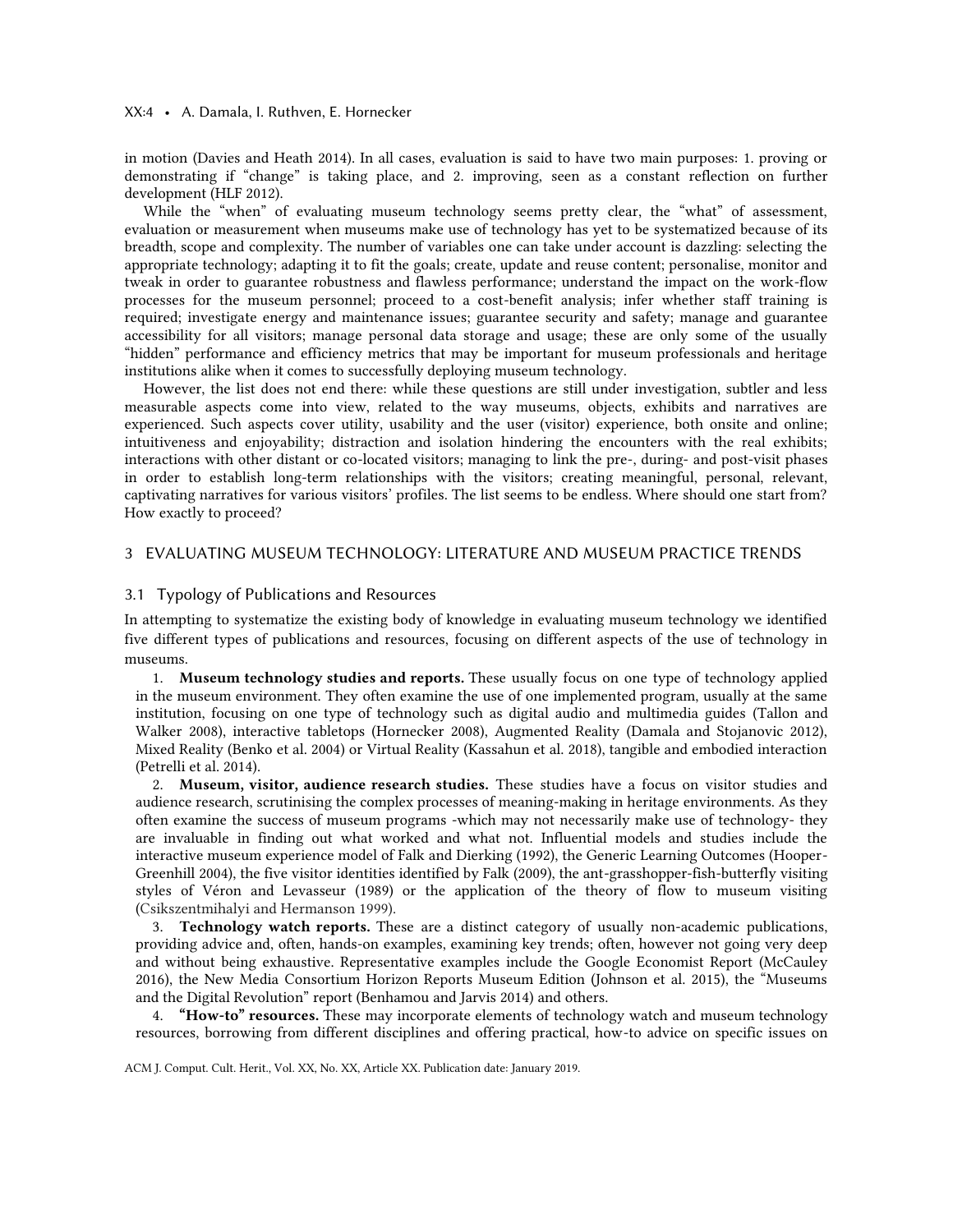evaluation, audience research or museum practice, including the use of museum technology (Gammon and Cutting 2008; Davis and Featherstone 2011; McIntyre 2014).

5. Project-specific resources and public deliverables. These are large or smaller research or museum practice projects which offer summaries, reports, publications or project deliverables. Recent projects include work on Virtual Museums carried out by the Virtual Museums Transnational Network (Pescarin 2014); the use of mobile devices and platforms for cultural heritage engagement and participation of PLUGGY, Pluggable Social Platform for Heritage Awareness and Participation (Lim et al. 2018); the potential of emotional storytelling explored by the EMOTIVE project (Economou et al. 2017a) or exploring the impact of new media on the affective experience of museum audiences investigated by the "New Media, Audiences and Affective Experience" project (Ntalla and Vom Lehn 2014) the use of Augmented Reality for underwater archeology, i-mare culture (Liarokapis et al. 2017); the use of technology for documenting and communicating intangible cultural heritage, the main goal of the i-treasures project (Volioti et al. 2018). The list is only indicative and is growing each year.

Though this categorisation may prove useful in navigating and identifying museum technology resources, it is also indicative of the complexity and fragmentation around designing, deploying and evaluating the use of technology in museums.

### 3.2 Models and Frameworks

Despite this observed fragmentation, frameworks, guidelines and lessons learned that could govern the use of museum technology can be identified both in literature and contemporary museum practice. This section examines influential theories and models that informed our work. Whenever possible, we extrapolate to other uses and applications than the ones put forward by the examined publications and resources, provided these can be meaningfully associated with the use of museum technology.

The "Digital Engagement Framework" (DEF) proposed by Visser & Richardson (2013) models how to successfully invest in online audience engagement and is in our opinion the most clearly articulated museum technology framework. The DEF provides 10 building blocks that assist in asking "the right question, at the right time", while in the process of setting up a digital strategy. These evolve around an institution's "assets" and a "reach" process allowing making new connections with a new or existing "audience". Once the audience has been reached, the "information", "technology" and "processes" blocks, inform and shape the "engagement" process. For this to succeed, specific and measurable "objectives" are put forward, shaped by a "vision" about the organisation, while taking into consideration various "trends". In addition to the value of the abstraction the model offers, the DEF comes with examples and worksheets which exemplify how it can be used in practice. Along the same lines, the Culture 24 "Let's Get Real" reports evolve around the digital and online engagement, featuring cross-institutional collaboration of UK and -in some cases- North American institutions around specific themes, in phases. From measuring online success (Finnis 2011) to understanding and measuring digital engagement (Malde et al. 2014), creating and curating digital content (Malde and Finnis 2015) and narratives (Malde and Finnis 2016), branding the online museum (Finnis et al. 2017) or understanding the social purpose of digital technologies for museums (phase 6, currently in progress), all reports are filled with many practical, real-life examples.

Though these works offer insights on whether online engagement can be directly translated to increased onsite attendance, they do not examine the multifaceted embodiment of museum technology on the gallery floors and the way it is experienced during an onsite visit. Conversely, some of the earlier resources in the field relate to onsite museum interactives or interactive exhibits (Bitgood 1991; Economou 1998; Falk et al. 2004; Adams et al. 2004), broadly defined as "computers and other multimedia components, physical manipulatives (including whole-body and tabletop activities) and simulations" (Falk et al. 2004). The term hands-on is also often interchangeably used with interactive, though often not involving technology. For Bitgood (1991), "control devices and response feedback mechanisms" play a critical role in defining whether an exhibit is hands-on or interactive: if the visitor's response results to a change in the exhibit, it is more correct to use the term interactive rather than hands-on. This 1991 publication also puts the term "device" in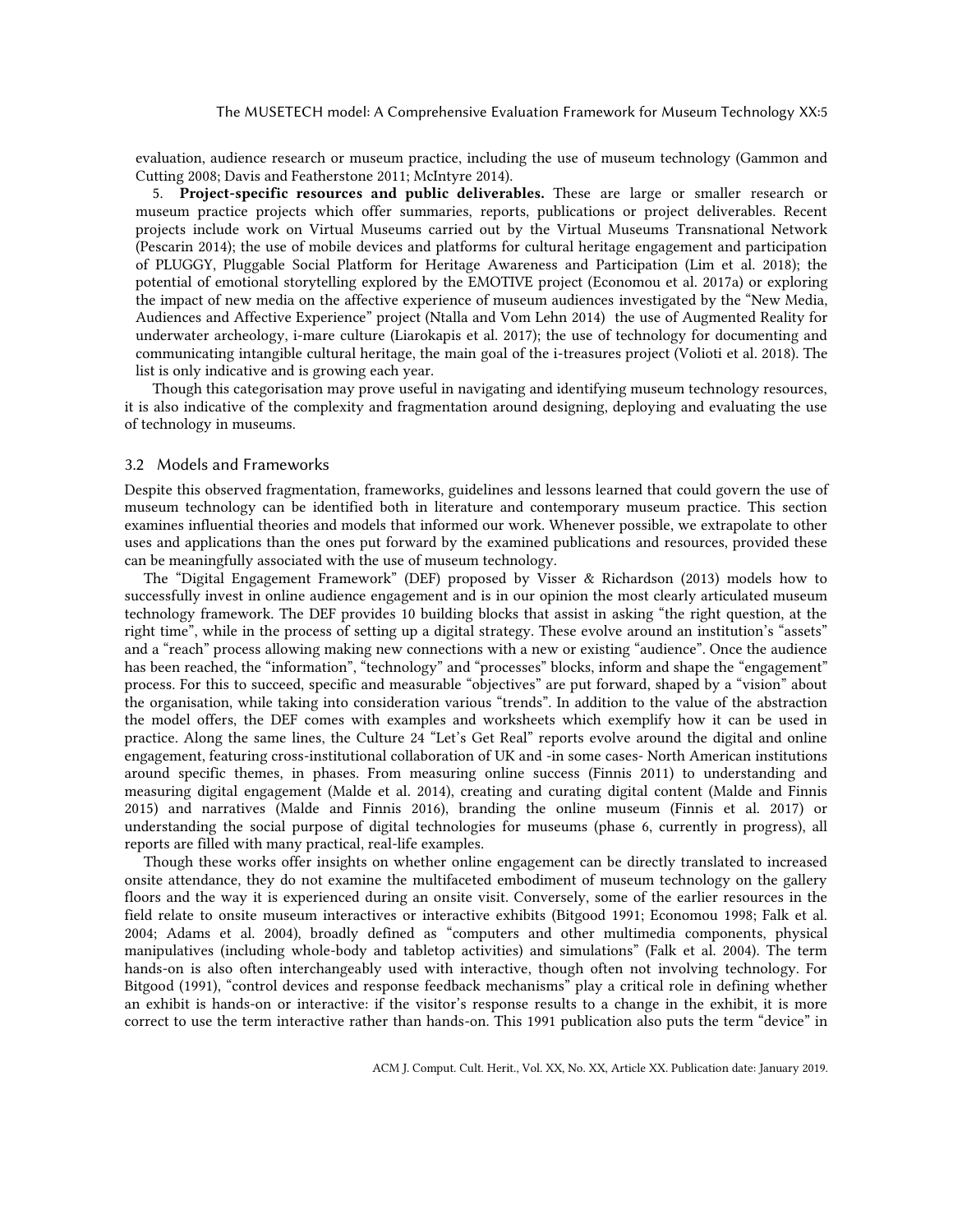### XX:6 • A. Damala, I. Ruthven, E. Hornecker

the picture, albeit in a sense much different than the one used nowadays. Since then, reality and technological advances have made the term grow to include a large variety of devices, shared or personal displays, embarked interactive applications and corresponding cultural heritage experiences.

In addressing how to connect learning in the classroom with learning in museum galleries, through the use of mobile devices, Vavoula and Sharples (2008) proposed the M3 evaluation framework, with the evaluation of technology switching from one level to another, in a broad enough way allowing application in other contexts: 1. A micro-level evaluation, at early stages, gives an emphasis on individual user activities and the utility and usability of a system. 2. A meso-level evaluation takes place during the implementation phase, once the technology is robust enough, examining the learning experience as a whole. 3. Finally, a macro-level once the technology is in place and used long enough, examines "the impact of the new technology on established educational learning practices and institutions". This 3-level evaluation is applicable to nearly any kind of technology supporting learning experiences in museums.

The M3 model can equally be applied to the taxonomy of digital skills and activities identified for CHPs by the current project "One to One" in the UK. 1. Activities for digitising collections and opening the records up to a wider public. 2. Activities focusing on web presence and social media 3. Exhibition, learning and outreach activities and 4. Operational management and communication activities. This categorisation is offered as part of work undertaken in order to provide a framework for "museum workforce digital literacy" (Parry et al. 2018). Though this is a useful classification, it is less helpful when attempting to understand the full spectrum of technology uses in museums and other heritage institutions.

A 2016 report commissioned by Google to the Economist's Intelligence Unit tried to examine "the progress cultural institutions have made towards using digital tools to improve and access to their offerings" (McCauley 2016). The report looked at how digitisation is "affecting visitor outreach and the work of professionals in the field as well as how it is being used to educate on culture". It also provides useful indicators and categories which further allow us to understand the breadth of scope and various functions of technology in museums. Research was carried out for 243 institutions from 22 countries using a scorecard. The "Cultural Digitisation Scorecard" collected scores for 45 indicators that can be regrouped under five categories: Website assessment, social media presence, interactive experience capacity, digital access to archives and digital educational initiatives. The report concludes that "Augmented and Virtual Reality, 3D Imaging, cameras on drones, interactive social media and data tools that convert smartphone photos to 3D models are some of the technologies expected to come into widespread use in the sector in the near future/medium term. Meanwhile, professionals recognize that a more immediate challenge is to ensure that their digital offerings can be consumed in all their richness on a mobile device – now the communications technology of choice in every part of the world". Though some categories are broken down in subcategories, others remain vague.

The occurrence of the word "content" in various descriptors and indicators in this report, is used to reveal various meanings and across various contexts such as "(adapted) educational content", "not available (content)", "basic" "medium" "advanced" content, "digital cultural (display)", "quality of content" (under the category "access to archives"), "video", "original video", "personal creation", "user-created", "cultural content", "multimedia content" (McCauley 2016). For an assessment report about the impact of the digital in arts and culture, this demonstrates how far we are from establishing a common vocabulary around evaluating the impact of the digital. If it is difficult to agree upon with each other about fundamental concepts around the use of technology in museums, how are we supposed to find common ground around collectively informing and keeping informed about how best to deploy technology in museums?

The virtual exhibitions literature has advocated that the design of online exhibitions needs to go through a series of decisions. It has also emphasized that "an explicit and established procedure is needed, such as which are the decisions to be made and who and how decides on design issues" (Antoniou et al. 2013). This holds true for any museum technology embodiment. This work attempts to provide a systematized approach on who affects the design of museum technology. It provides a detailed, comprehensive framework of what it is that needs to be decided or at least thought about and for whom. For that, the remainder of this section brings together influential theories that have shaped our understanding of the processes carried out by museums,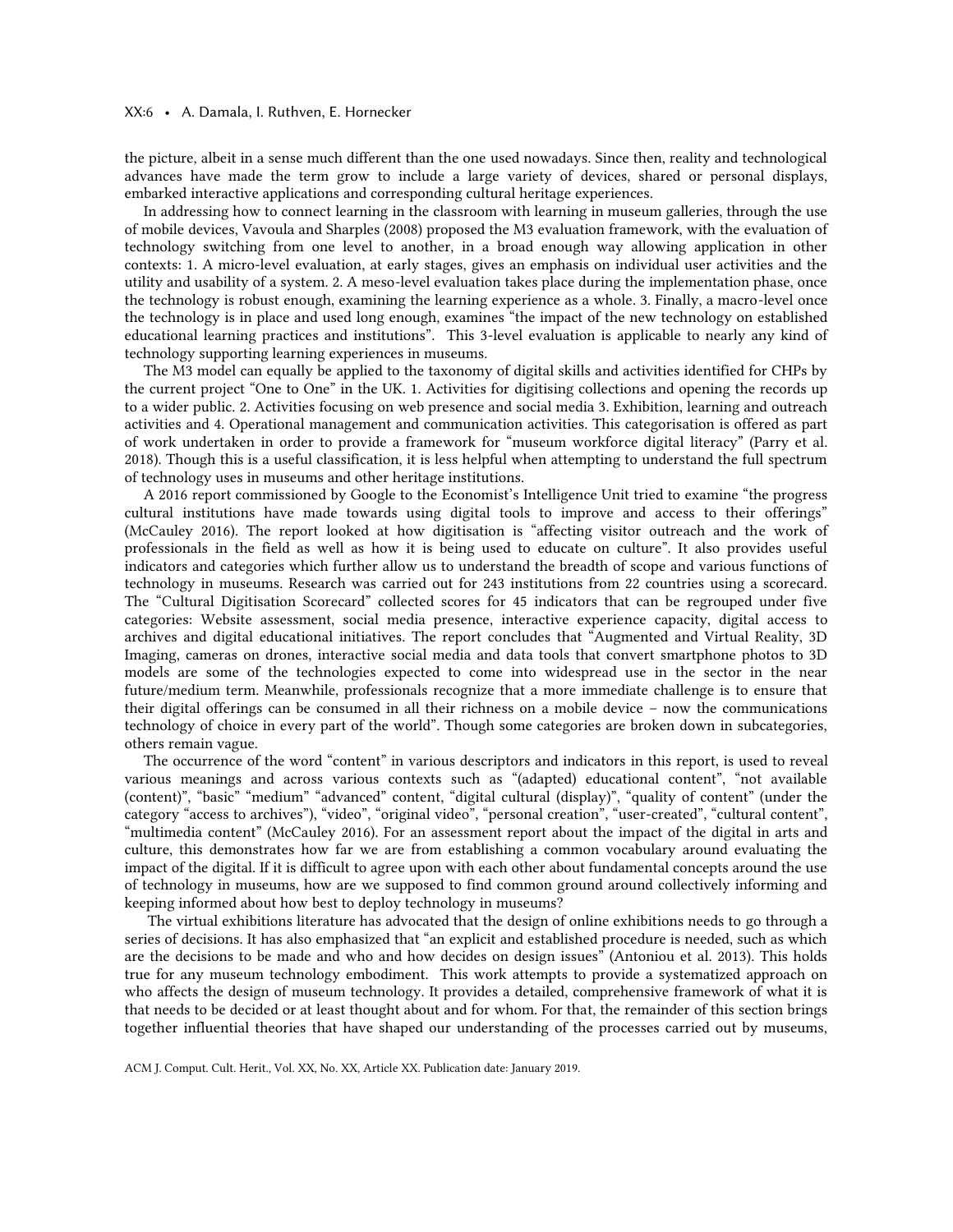CHPs and museum visitors through the use of technology. We start with the main stakeholder, the visitor, and then we bring into the picture the Museum and finally, the Cultural Heritage Professional.

### 3.3 The Visitor

It has been said that the one of the biggest contemporary challenge museums are faced with is the "reconceptualisation of the museum-audience relationship" (Hooper-Greenhill 2000). The shift of museums passing from a state of "being about something to being for somebody" (Weil 1999) came together with a boom in audience research and visitor studies. Likewise, the concept of "museum education" started to be superseded by the most active, constructivist concept of "museum learning" (King 2016). Despite these steps forward, we are still far from reaching a consensus about museum visiting as a profoundly transformative experience. This kind of museum visiting-"learning", can be multifaceted, multisensory, multidimensional and occurring in different temporalities. This approach towards museum visiting as "learning" is starting to become synonym with the impact heritage and public memory institutions (museums, archives and libraries) have on individuals and societies alike. This kind of transformative experience (or "learning") can be "selfdirected" and "open-ended", "focused and specific", or "unfocused and unspecific", producing diverse outcomes, both in the short and the long term (Falk et al. 2004; Hooper-Greenhill 2004). Using the digital for creating engaging, meaningful, personal and relevant learning and meaning-making experiences cannot afford not taking into account the recent trends, outcomes and findings in museum and visitor studies as well as in audience research.

The Learning Impact Research Project (LIRP) project proposed a system of five Generic Learning Outcomes for measuring learning in museums, archives and galleries: increase in knowledge and understanding, increase in skills, change in attitude or values, evidence of enjoyment, inspiration and creativity and evidence of activity, behaviour, and progression (Hooper-Greenhill 2004). When it comes to subjective measurement of "learning", this system can provide some useful insights for a wide range of approaches, contexts and environments including "learning" through technology in heritage environments.

This is a major breakthrough in how we approach learning and the visitor-audience experience in the postmuseum (Hooper-Greenhill 2000) and post-digital era (Parry et al. 2018). It follows other important breakthroughs, models and learning theories that have greatly contributed in comprehending the complex relationship between museums and their public as well as the societies in which museums are grounded. Influential theories include the theory of flow (Csikszentmihalyi and Hermanson 1999); Huizinga's magic circle as a liminal, separate from reality, space in which learning through games, play and edutainment occurs (Astic et al. 2011); the interactive museum experience model (Falk and Dierking 1992); visitors' identities (Falk 2016); Hein's approach to meaningful object-oriented learning (2002); and various learning, cognitive and meaning-making theories that researchers and museum practitioners have experimented with in the museum environment (Antoniou et al. 2013; Damala 2007). In terms of museum practice resources, they culminated with Simon's concept of "relevance"; with this, she tried to draw our attention to the importance of meaning and relevance for engaging museum visiting experiences, providing several examples of how museums can make a difference in the life of the individuals and the communities in which they are grounded. If museum technology is to be successfully deployed in museum and heritage settings for serving societies and individuals alike, taking under consideration the complex meaning-making processes and mechanisms underlying our physical, intellectual, spiritual and emotional involvement with heritage is of paramount importance.

### 3.4 The Museum

Though we may have come a long way in understanding how visitor studies and audience research can inform the introduction of museum technology, making sense of what it means for heritage institutions to successfully or unsuccessfully deploy technology, needs to focus on all stakeholders. Dwelling on the museum visitor as the only "user" of technology within a heritage context does not help us see the whole picture. We believe that, in addition to studying the effect of museum technology on the museum visitor, we should focus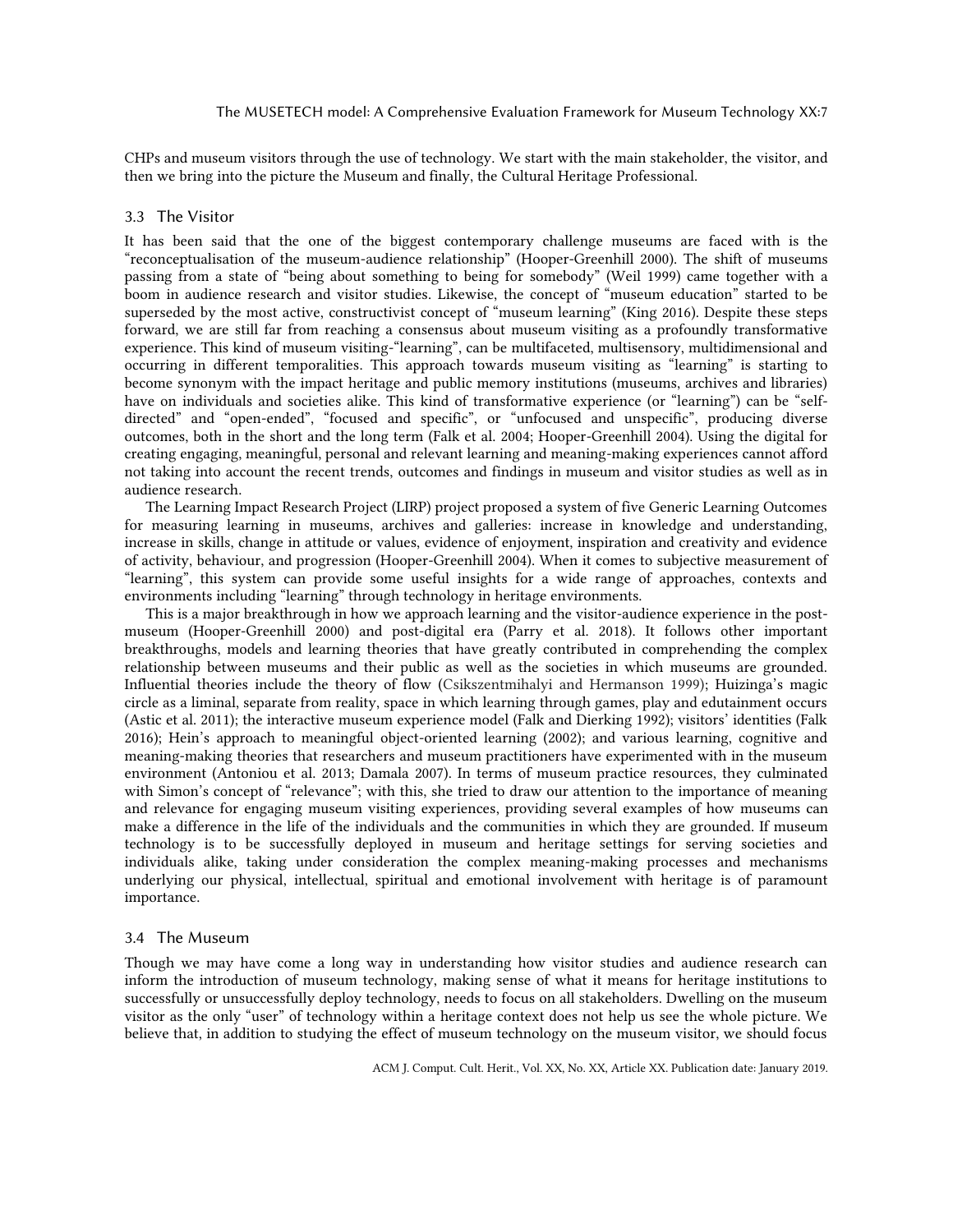### XX:8 • A. Damala, I. Ruthven, E. Hornecker

on the effect it has on Cultural Heritage Professionals and the Museum as a living, growing and evolving organism.

The "Spectrum of Audience Engagement" is a model of how museums attempt to engage with their public. It showcases different perceived roles and differently manifested "museum personalities" (McIntyre 2014). The spectrum of roles shows how museums perceive their role in relation to their audiences and society more at large. The European e-cult value project (E-CULT 2016) also tried to systematize such a theory: its vision paper on the use of technology in cultural heritage is clearly founded upon an "institutional" level. Following this first level, cross-institutional collaboration (Johnson et al. 2015, Davies and Heath 2014) may be at a regional, national or international level. Other key notions directly associated with the museum as an entity relate to the "mission and goals of the institution" (Davies and Heath 2014) and "institutional commitment" (Dierking and Pollock 1998, p. 23), expressed within an "institutional context" (Davies and Heath 2014). This happens under specific "institutional circumstances" that result in specific "choices put forward by the institution", following "overarching institutional policies" or an "institutional strategy", that will make use of "institutional cultures, operations, philosophies and assets" (Johnson et al. 2015), subject to the notion of "institutional accountability" (Davies and Heath 2014). This is particularly true when planning for and deploying museum technology: it is fundamental to understand how technological tools may correspond with the missions and goals of the museum before being deployed at a large scale.

Dialogues around the post-museum are also pertinent. The post-museum is seen as embracing multiple subjectivities and identities in the process of constructing knowledge rather than authoritatively transmitting them (Hooper-Greenhill 2000). It has been written that "meaning-making in the museum has always had a social and political dimension" (Bradburne 2008). We have never been closer to museums delivering more in terms of personal, group, local, societal, regional, national and cross-border impact (Bollo 2013; Museums Association 2017). This explains why harnessing museum technology is fundamental for institutional change and for delivering impact. A comprehensive museum technology evaluation framework should also look at what is important and why for the museum as a social, economic and public institution.

# 3.5 The Cultural Heritage Professional

Even though the impact of museum technology on institutions has been acknowledged, the impact on existing day-to-day workflows, digital literacy and other related skills for CHPs has only recently started to be acknowledged. The importance of the knowledge of the staff has already been acknowledged in visitor studies (Dierking and Pollock 1998). Parry et al. (2018) have argued that for the digital to become "'innate within a range of operations and definitions", the question of the experience of the CHP has to be addressed (Parry et al. 2018). As discussed in section 3.2, Parry et al. (2018) identified four types of museum activities around which a CHP will deploy digital skills: 1. Digitising collections and opening the records up to a wider public. 2. Web presence and social media activities. 3. Exhibition, learning and outreach activities and operational management and communication activities. They also report back from the "One by One" project which seeks to deliver "a transformative framework for museum workshop digital literacy". This project built upon the "Baltimore Principles", a 2014 initiative which tried to map the training needed for future museum staff. To date, we know that the introduction of technology comes with the requirement to provide relevant training, help staff keep up-to-date, make staffing adjustments and develop new workflows (Johnson et al. 2015).

Even though this is a useful approach to understanding how museum technology impacts upon the museum workforce and the heritage sector job market, the actual "voice" of CHPs on how technology impacts their everyday experience and workflows is still surprisingly silent. The experiential, personal, and by default subjective perspective of the CHP in understanding this technology impact has yet to come into the picture.

If we are to demystify the role technology plays for both museums and their public, it would be more productive to also scrutinize the perspective of the persons who are in charge for the daily design, deployment, operation, and continuous adjustment of technology for documentation, communication, management and administrative purposes. Until today, the topic seems to have only been approached from a digital skills and digital literacy perspective.

ACM J. Comput. Cult. Herit., Vol. XX, No. XX, Article XX. Publication date: January 2019.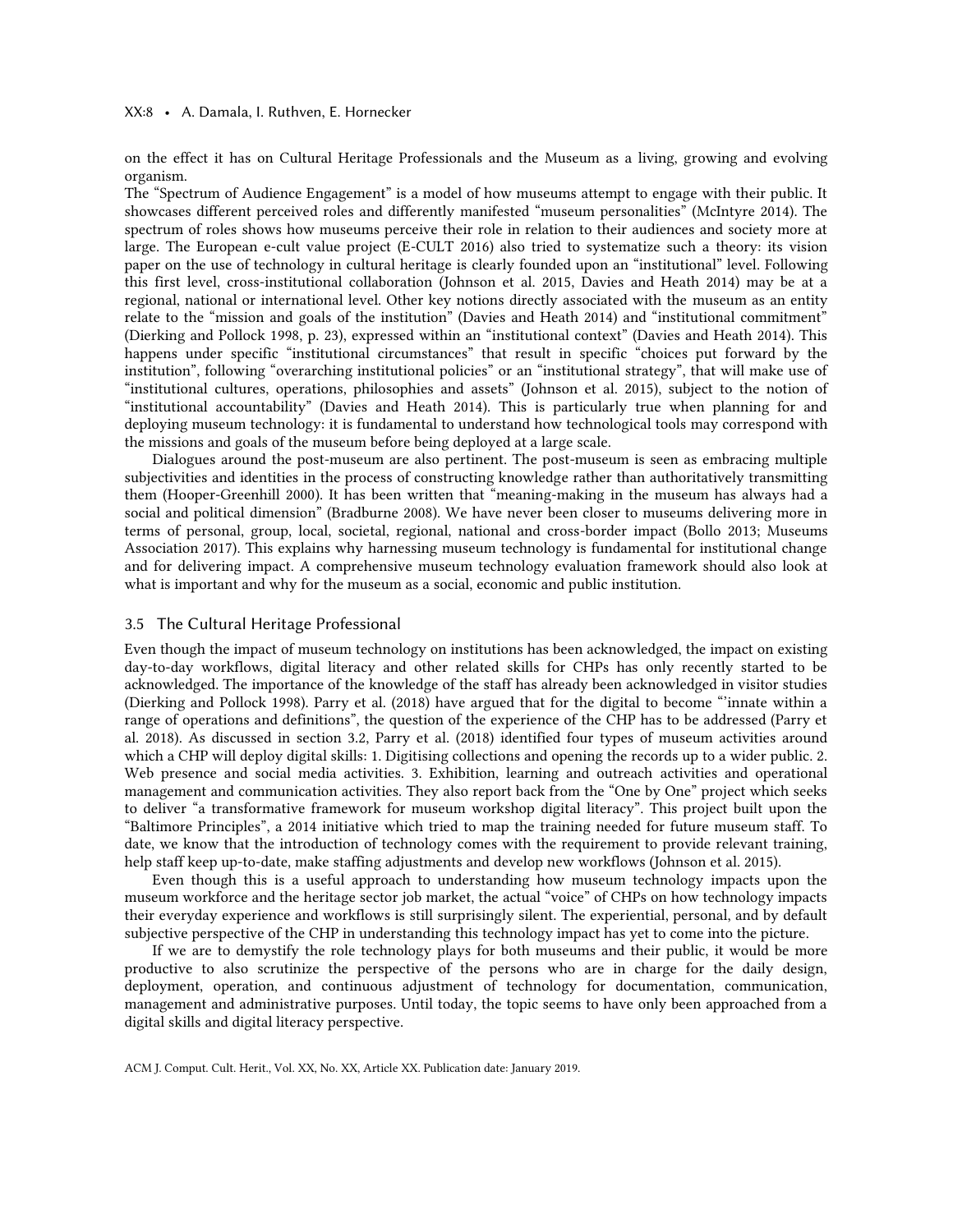# 3.6 Bringing It All Together

The literature review we undertook brought to life a taxonomy of five different categories of resources and publications which can be used as inspiration for a cohesive, comprehensive evaluation framework. Having examined the term "museum technology" and established the existence of at least three symbiotic entities, the CHP, the Museum and the Visitor, we started considering whether we could use these notions as building and inquiry blocks. The meSch (material encounters with digital cultural heritage) EU-funded project provided fertile ground for our experimentations (Petrelli et al. 2014; Petrelli et al. 2016). meSch was funded on codesign principles in order to explore the potential of Do-It-Yourself (DIY) approaches, online data repositories and the internet of things for creating tangible, multisensory and embodied museum visiting experiences that aimed to integrate seamlessly technology. The co-design and DIY approach favoured a cross-disciplinary collaboration among designers, engineers, researchers, hardware and information specialists. It also put museum professionals working on documentation, digital project management and museum education at the heart of the design process. As meSch produced digital museum interactives, it was essential to create a unifying framework that could assist us in evaluating different examples of museum technology. To this end, a series of workshops dedicated to evaluating museum technology were organized. The key notions and elements brought to these workshops were the three entities –the museum, the visitor and the CHP– and their experience from utilising "museum technology".

# 4 METHODOLOGY

The framework was developed in two stages. Firstly, a workshop of meSch academics and museum professionals created raw data for the evaluation framework which was then iteratively refined and validated at a second workshop (section 4.1). Secondly, the framework was validated and refined against existing literature and numerous contemporary museum practice examples provided by cultural heritage specialists from museums, libraries, archives and academia, during four workshops organized by the ScotDigiCH project (section 4.2).

# 4.1 Workshops

The first workshop comprised eight participants (2 museum professionals with specific experience in interactive museum installations, 1 participant from a research institute specialising in digital technology, 5 academics with expertise in interactive systems, user studies and visitor experience). Many participants had mixed experiences, having worked in more than one role, and all had experience of evaluation in the context of museums.

Four different building and inquiry blocks (Cultural Heritage Professional, Museum, Visitor and Technology) were introduced based on the existing literature and frameworks. We then worked to identify components of an evaluation framework within each of these components.

Then participants were encouraged to brainstorm, gather and cluster different evaluation criteria under these categories. There were no initial restrictions on what could be considered an evaluation criterion. Instead, the goal was to list, based on participants' knowledge or background, what criteria may be useful to include in the framework (Figure 1).

Initially, all criteria were simply recorded. Cross-cutting criteria that could apply to more than one entity were listed multiple times. This resulted in a list of 162 criteria. This was followed by an interactive process of aggregation and differentiation; aggregation to unify criteria that had similar semantics and differentiation to identify where concepts had multiple meanings and therefore required splitting and clarification to ensure that there was an agreed meaning to each criterion. The final lists for each entity were then refined and cleared for redundancies and repetitions.

This initial framework was then presented at a  $2<sup>nd</sup>$  workshop with 20 participants with museum studies and interactive systems experience including participants from three museums (the Allard Pierson Museum in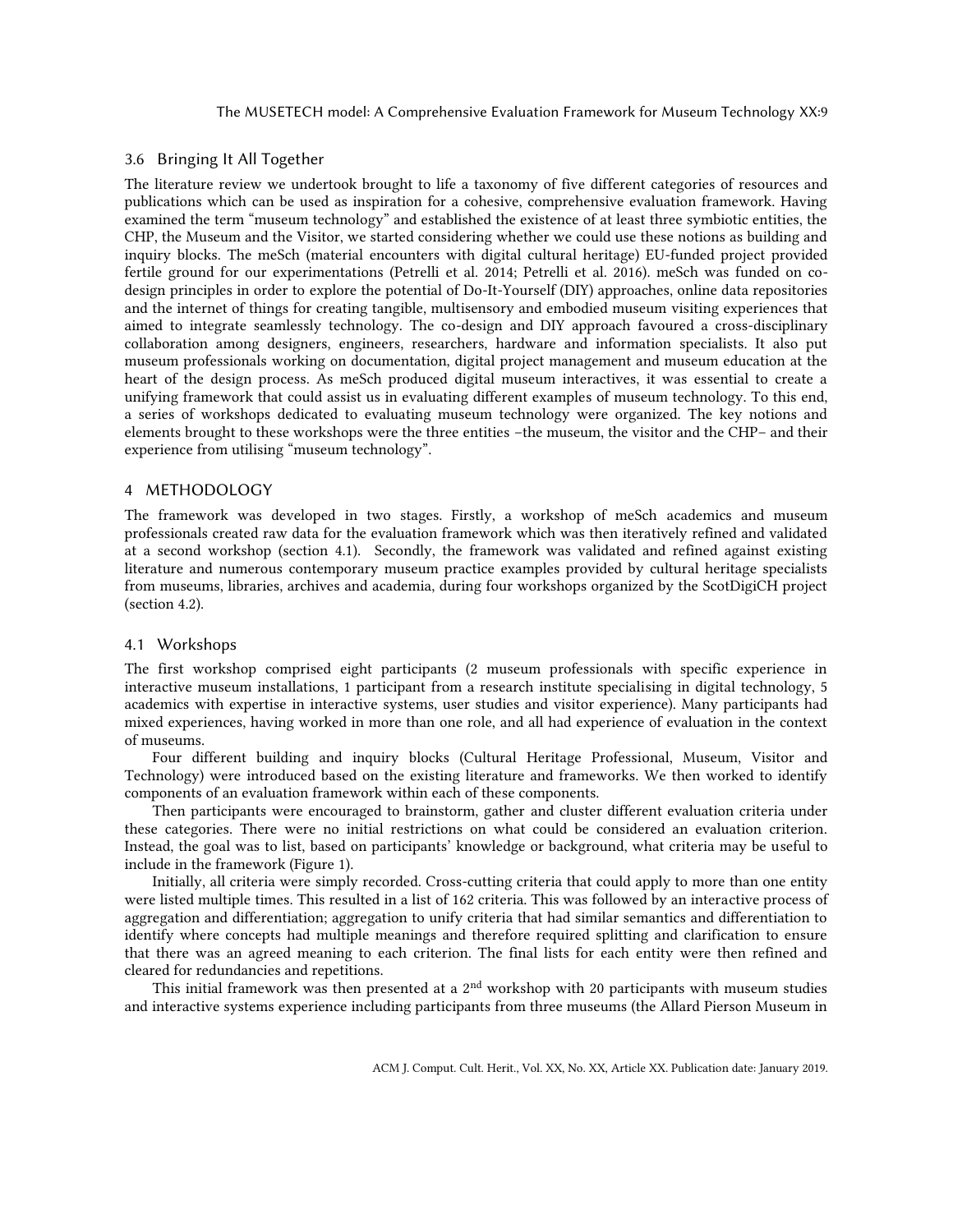### XX:10 • A. Damala, I. Ruthven, E. Hornecker

Amsterdam; Museon in The Hague; and Museo Storico Italiano della Guerra, in Rovereto, Italy). This exercise helped in validating and further refining all identified evaluation criteria.

Following the second workshop, the MUSETECH model was developed in the form of the MUSETECH Wheel as seen in Figure 2. During discussion, "Technology" was seen as the element which permeates the "experience" of the three main entities but not as an entity of the same level or type of abstraction as the CHP, the Museum or the Visitor.



Fig. 1. Devising the MUSETECH model, meSch workshop, Museon, The Hague, February 2015

# 4.2 Validation

 $\overline{a}$ 

The second stage in the creation of the model was to compare the results of our framework against the existing literature. The aim was to identify gaps in the MUSETECH model and ensure it is as comprehensive, detailed and exhaustive as possible, so as to include as many aspects, issues, questions or parameters which can be taken under consideration when working with the digital, throughout the full life-cycle of any given museum technology program.

Additional, first-person testimonies and data was provided thanks to the four workshops which occurred within the framework of the Scottish Network on Digital Resources Evaluation – ScotDigiCH project, funded by the Royal Society of Edinburgh (2015-2016), coordinated by the University of Glasgow (Economou 2016; Economou 2017b). More than 100 participants in total participated in these four workshops. Each workshop culminated in summary reporting on trends, challenges and shortcomings in the use of digital heritage resources. These were video-recorded<sup>1</sup> providing invaluable additional materials against which we could assess the framework.

We used all these resources to detect evaluation criteria and map them against our MUSETECH model. Most criteria were easily mapped; where the mapping was not clear, two of this paper's authors worked together to either clarify the mapping or introduced a new element to MUSETECH.

<sup>1</sup> The videos from the workshop and final conference are available on YouTube at <https://www.youtube.com/channel/UC5QIbBpVSrde4SJTDmyPDcA>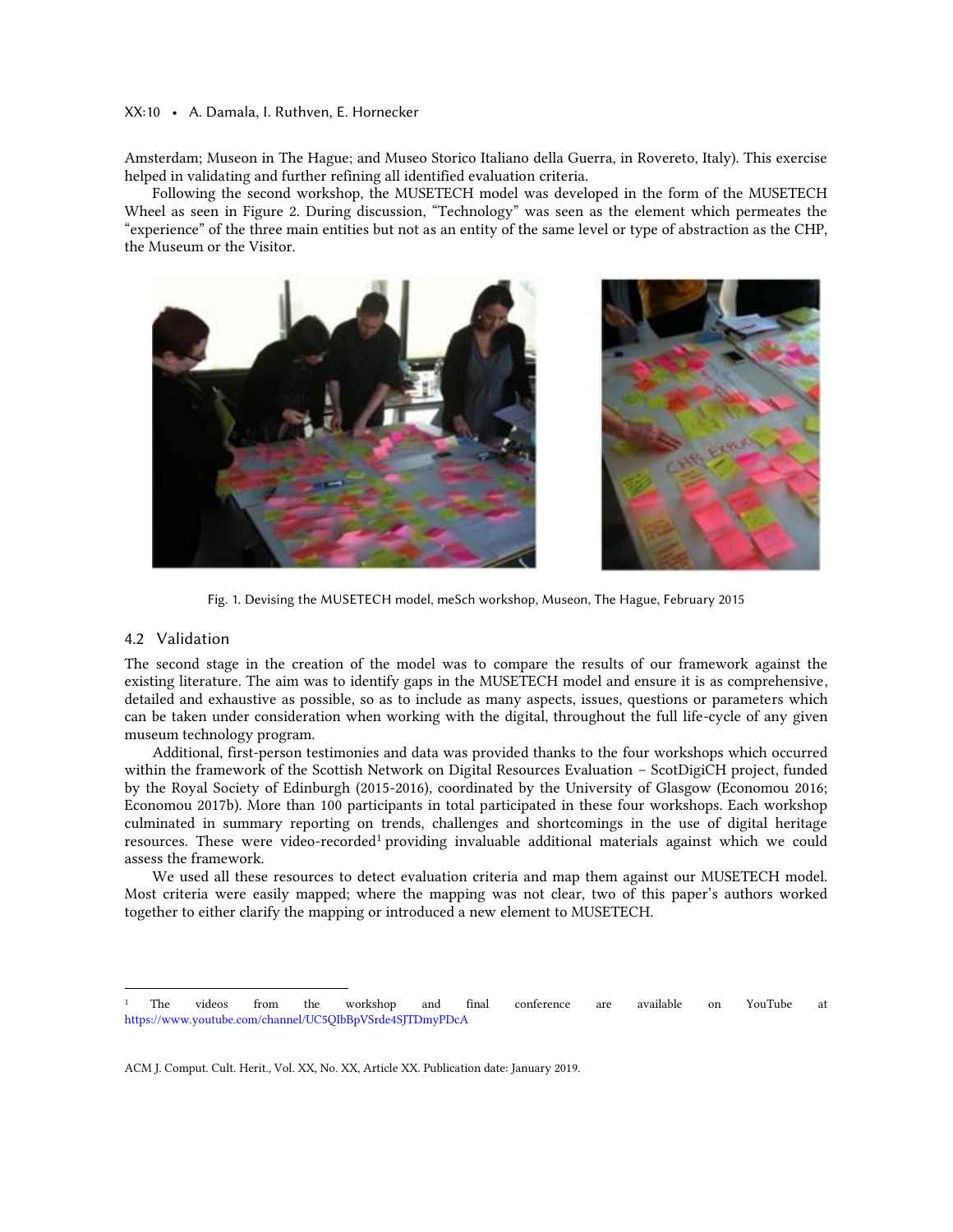# 5 INTRODUCING THE MUSETECH MODEL

# 5.1 THE MUSETECH WHEEL

The framework was visualised as a wheel with technology at its core (Figure 2). Technology was at the core as an underpinning component to all perspectives. Around this, a ring, representing an orbit, was added, divided in three parts corresponding to the CHPs, museum and visitor entities. This representation reflected the team's main motivation: coming up with a tool that can assist in understanding the multifaceted impact of technology on visitors, museums and CHPs.



Fig. 2. The MUSETECH Wheel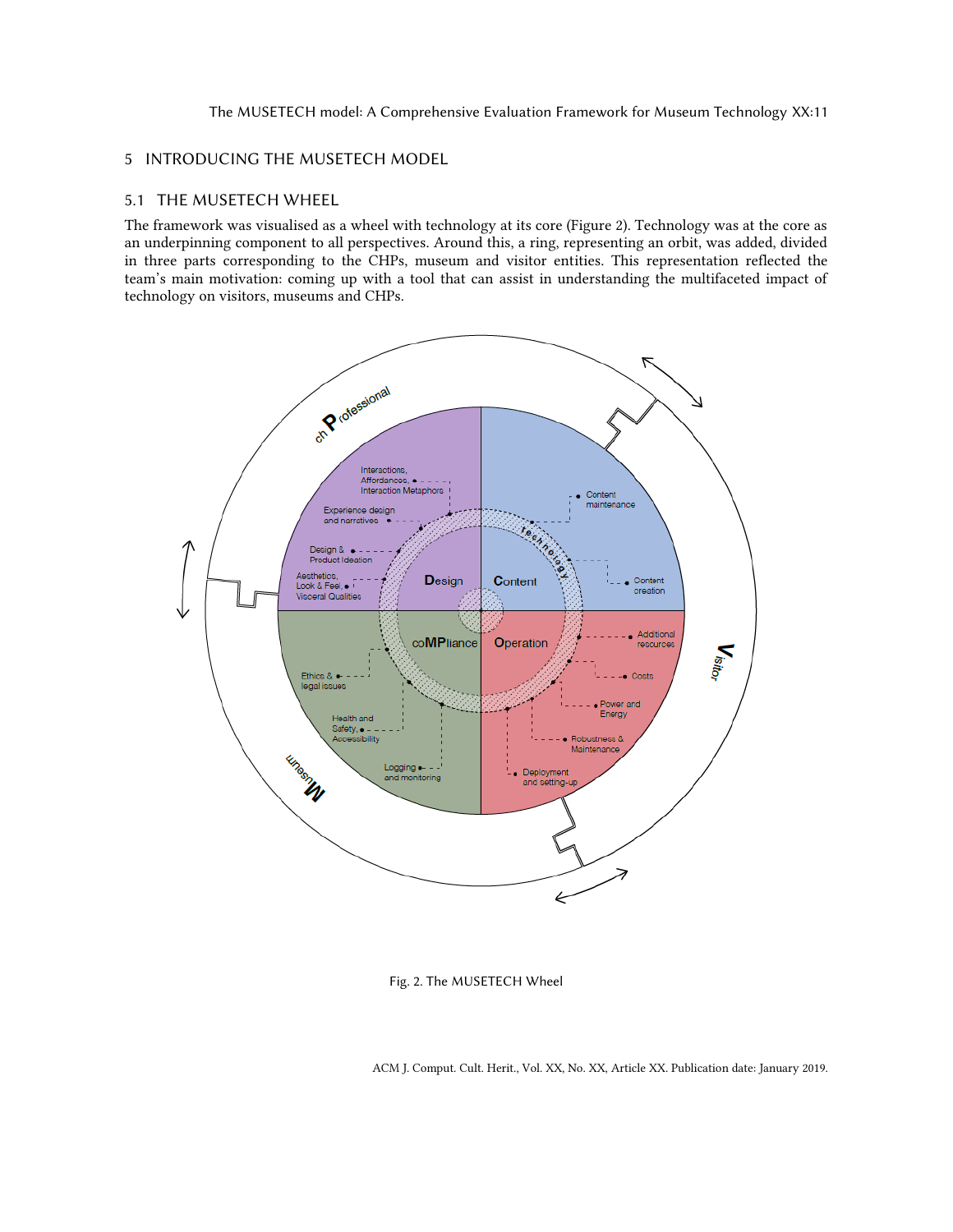### XX:12 • A. Damala, I. Ruthven, E. Hornecker

### 5.2 QUARTILES AND CLUSTERS

Once Evaluation Criteria (ECs) were attributed to all three entities, we revisited the gathered data adding in a temporal dimension: in short, we started thinking about different constituents in the adoption and introduction of technology use in museums. Revisiting all ECs per entity separately and in a crosscomparative manner, resulted in the identification of four different constituents in museum technology: Design, Content, Operation and Compliance. All ECs were classified under one or more of these phases. The latter were subsequently modelled as four Quartiles (Design, Content, Operation, Compliance) set at the heart of the technology core of the MUSETECH Wheel and representing separate phases in the life-cycle of museum technology. Furthermore, while categorising data under the three perspectives and the four museum technology introduction Quartiles, further groups started to meaningfully emerge. This allowed us to create sub-groupings within each Quartile. We called these Clusters. All Clusters are visible within each Quartile in the Wheel (Figure 2).

Though this visualisation communicates that evaluating museum technology should be examined under the three identified perspectives (Visitor, Museum and CHP) throughout all four identified museum technology introduction phases, a more detailed map, visualisation and representation tool was needed, in order to match museum technology ECs under perspectives, quartiles and clusters. After many trials, a new tool emerged, the MUSETECH Matrix (see the "Companion", the additional resource offered in conjunction with this contribution and for a fragment of the Matrix, Figure 3). This allowed us to complement the Wheel by providing a detailed map with all ECs, regrouped by Cluster, Quartile and Perspective, as detailed in the next subsection.

### 5.3 THE MATRIX

The Matrix is essentially a table. Its first column corresponds to the "Technology" core of the Wheel. The other three columns regroup evaluation criteria (ECs) relevant to the CHP, the Museum and the Visitor.

The Matrix lists all 121 ECs and structures them by Perspective, Quartile and Cluster. Each EC offers a unique aspect for examining the impact of technology and corresponds to one Perspective, one Quartile and one Cluster. Each EC comes with a unique ID that is constructed by a letters-numbers combination revealing the Quartile (Design: D, Content: C, Compliance: O, Operation: MP), the Cluster (1, 2, …), the Perspective (Cultural Heritage Professional: P, Museum: M, Visitor: V) and the specific place of each EC among its peers (a, b, c, …).

The MUSETECH model is accompanied within this JOCCH issue by an additional electronic resource, the "Companion" which is meant to act as the A to Z guide to the Matrix containing all identified ECs (Evaluation Criteria) presented by Quartile, Cluster and Perspective. The following subsection (5.4) provides only a highlevel overview of the Matrix, the ECs and their arrangement under Quartiles, Clusters and Perspectives.

# 5.4 NAVIGATING THE MATRIX: AN OVERVIEW

The MUSETECH model provides two main components: The Wheel (Figure 2) and the Matrix provided as an additional electronic resource in the "Companion", together with this contribution. The Wheel shows us that museum technology will alter the experience of three symbiotic entities: the Visitor, the Cultural Heritage Professional and the Museum. It also shows us that the life-cycle of any given museum technology has four constituents or phases, named Quartiles: Design, Content, Operation and Compliance. All 121 ECs are included in the Matrix and commented in the "Companion" by Quartile, Cluster and Perspective. For an example of how the Matrix can be navigated, we provide an overview of the Design Quartile (Figure 3) and discuss briefly the Content, Operation and Compliance Quartiles.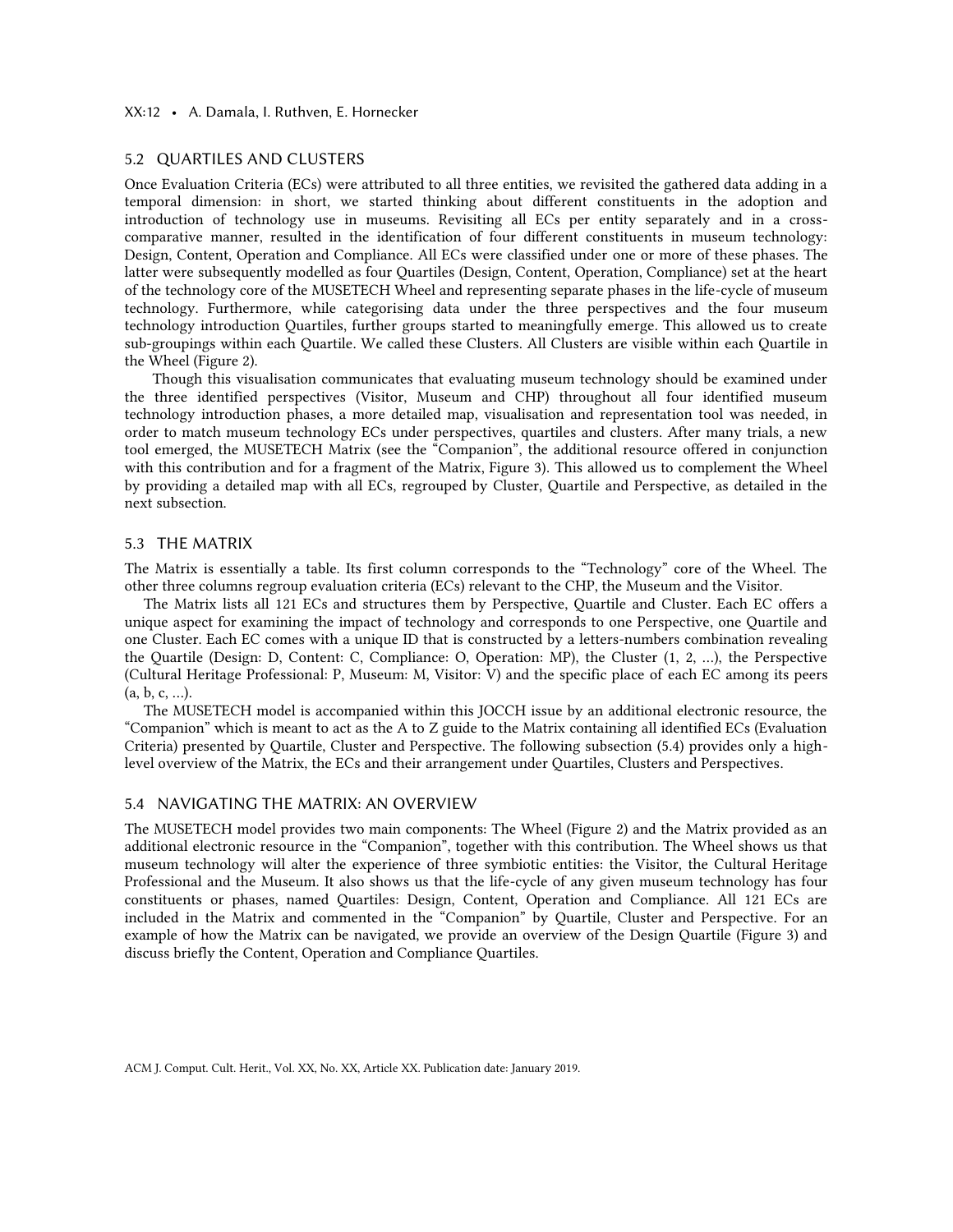



Design has been defined as "the deliberate shaping of the environment in ways that satisfy individual and societal needs" (Norman 2007). In MUSETECH, the Design Quartile includes four Clusters and a total of 49 ECs. Depending on the inherent nature of each cluster, different criteria are identified for the CHP, the Museum and the Visitor. For example, D2: Experience Design and Narratives and D3: Interactions, Affordances, Interaction Metaphors, include a greater number of ECs for the museum visitor perspective capture different aspects for designing captivating digital heritage experiences. D1: Design & Product Ideation Cluster on the other hand, includes a greater number of ECs for the Museum and CHP perspective.

The Content Quartile looks into identified challenges in creating, updating, maintaining and fine-tuning content and regroups 18 ECs around two Clusters. C1: Content Creation looks on how the content creation process impacts upon CHPs, Museums and Visitors while C2: Content Maintenance Cluster looks into ECs specific to updating or maintaining content once a digital interactive is up and running.

The Operation Quartile includes 34 ECs museums and museum professionals would investigate concerning the start-up, running and maintenance of any given digital museum interactive, device, application or installation. The naming of the four Clusters in this category is indicative of a great number of aspects that should be examined and evaluated. O1: Deployment and setting-up regroups ECs related with the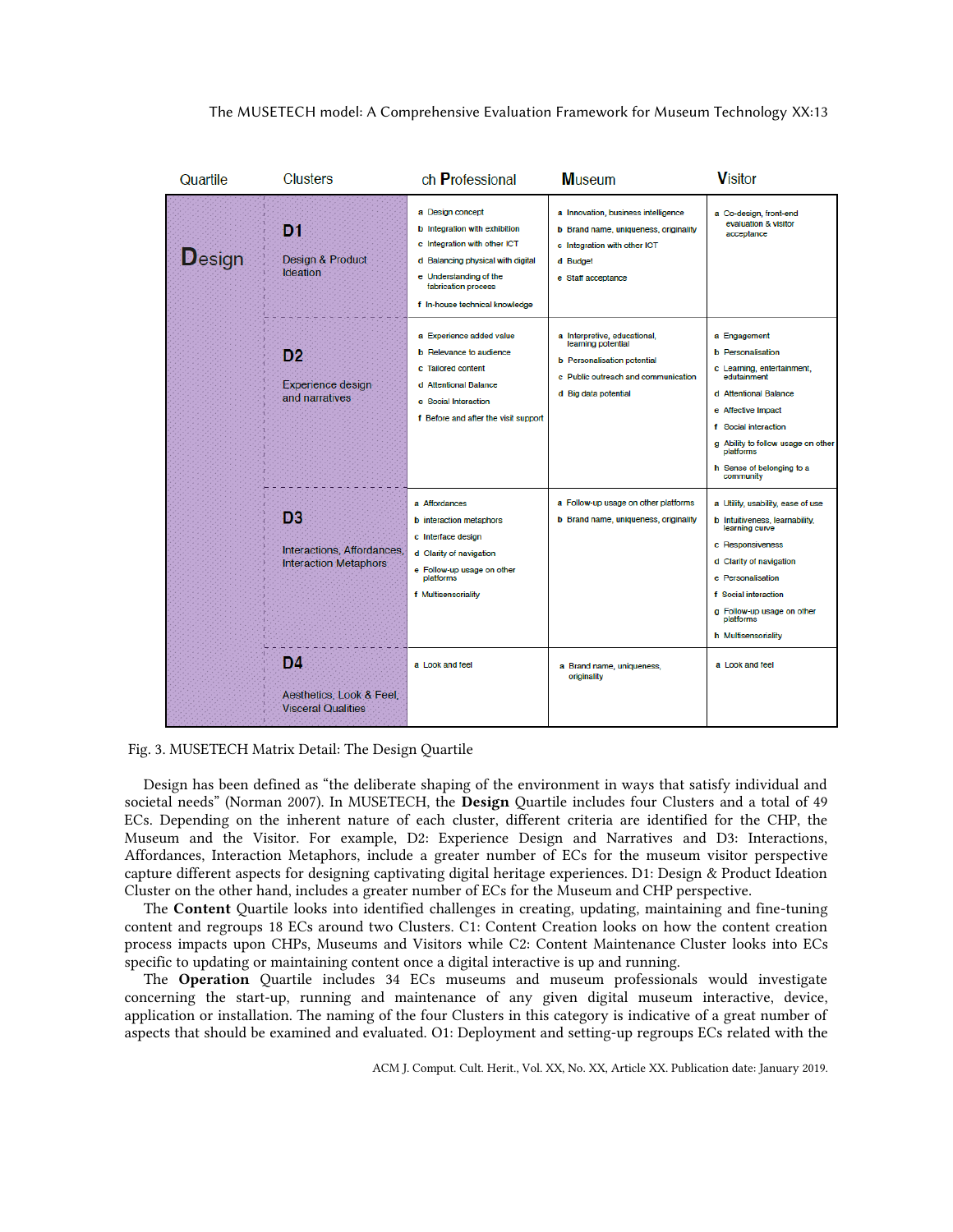### XX:14 • A. Damala, I. Ruthven, E. Hornecker

installation, start-up, fixing or storing of museum technology. O2: Robustness and Maintenance includes ECs such as robustness, responsiveness, stability or level of required maintenance among others. O3: Power and Energy contains all energy-related ECs that should be examined ideally early on in indoor and outdoor heritage sites both for museum and visitor-owned devices. O4: Costs in this Quartile, refers to operational and maintenance costs (complementing the costs EC figuring in the Design Quartile).

The Compliance Quartile showcases 20 ECs distributed among three Clusters. MP1: Health, Safety and Accessibility looks at how safe and appropriate is the proposed museum technology while MP2: Logging and Monitoring include ECs that examine from a legal and deontological perspective all issues that might be related with logging in interactions and visitors' data. The last Cluster MP3: Ethics and legal issues includes ECs on relevant issues that often arise in the context of using different types of Museum Technology.

The next section provides three examples of how MUSETECH was used for evaluating museum technology deployed by the meSch EU project.

# 6 USING THE FRAMEWORK: USE-CASE SCENARIOS

This section discusses three museum technology examples using our evaluation framework. It provides a walkthrough into how the MUSETECH Matrix was used – a posteriori – to reflect upon issues that were raised in evaluation throughout the life-cycle of the project in all Quartiles (Design, Content, Operation and Compliance). Our insights and findings were informed by front-end, formative and summative evaluation, as well as from several hands-on workshops where designers, researchers, engineers and museum professionals contributed. We examine the most important issues by Quartile to provide an example of how we used the Matrix to think about successes and shortcomings of the meSch technology.

### 6.1 THE INTERACTIVE CASES

*6.1.1 Design.* "Bespoke designed and built to instigate curiosity via a Twitter conversation" (D1Pa), the meSch showcases (Figure 4a) were co-designed and installed in Museon in 2014 (Petrelli et al. 2014) amidst the permanent museum exhibition (D1Pb). The added value (D2Pa) identified was encouraging visitors to interact via a Twitter conversation with selected museum objects from the reserves of the museum. The use of social media was thought promising for encouraging social interaction (D2Pe) online and onsite (D2Pf). Furthermore, while visitors would be standing in front of the cases, proximity sensors would record how much time in total visitors spent in front of each exhibit. This would result in a competition among the objects; the least successful would be replaced by another exhibit coming from the reserves. The cases were equipped with a digital display, displaying both tweets coming from the exhibit and tweets coming from the visitors in real-time.

Tweeting was the main affordance and interaction metaphor used (D3Pa). This meant that, for a visitor to interact, it was necessary to have a mobile, a Twitter account and the time and interest to make use of those while visiting (D3Pb). As each object had a separate, personal Twitter account, the dialogues around objects and visitors would be available for consulting online and onsite, before, during or after the visit (D3Pf). An interesting aspect was to investigate whether the "popularity" of objects as calculated by the proximity sensors and their display, would affect the behavior of the visitors as well as the actual way they moved and placed themselves in front of the cases (D3Pf).

*6.1.2 Content.* After the idea was generated (D1Pa), it was important to decide which would be the "competing exhibits". Once the decision for the 20 rolling exhibits (of which 4 were displayed at a time) was made, the content creation process in terms of utility, usability and ease of use, appeared as quite straightforward (C1Pa): the curator had to connect to the account of the exhibit and tweet a question targeting the passing visitor. With the tweets of the visitors appearing in real time, important issues of curating and validating the content in real-time emerged (C1Vb): A curator had to be available around the clock while the installation was functioning. The "competition" metaphor meant that the objects had to be changed on a rolling basis. This activity was undertaken in-house, by the curator in charge.

ACM J. Comput. Cult. Herit., Vol. XX, No. XX, Article XX. Publication date: January 2019.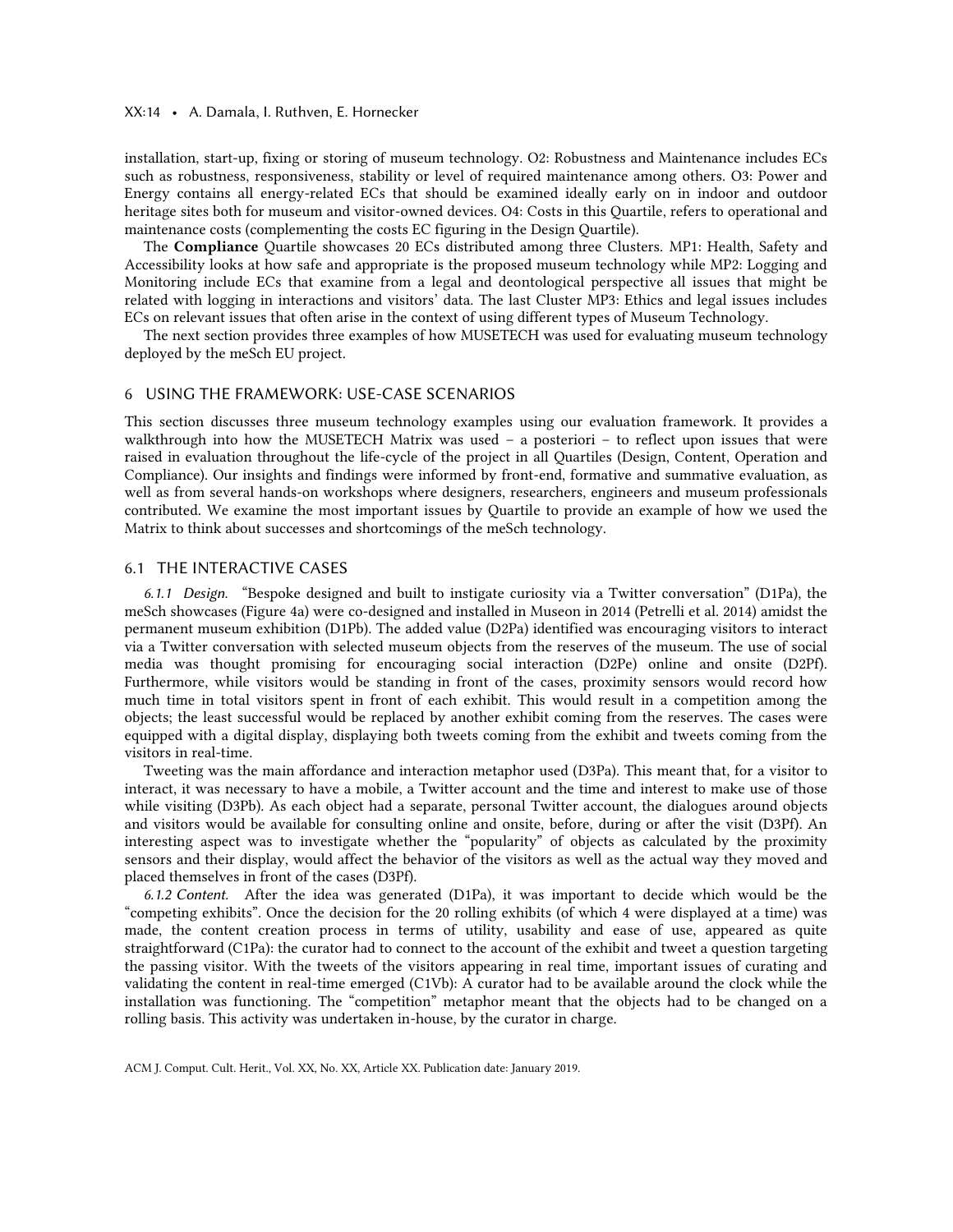

Fig. 4a-c. From left to right: a. The interactive cases, Museon; b. The Loupe, Allard Pierson Museum; c. "Atlantic Wall: War in the City of Peace", Museon.

*6.1.3 Operation.* The installation was set in place by the meSch team and the Museon CHPs (O1Pa). The level of customized maintenance required (O2Pc) was manageable yet cumbersome and time-consuming: using special equipment, a curator had to carefully open a case, take out one exhibit, then replace it with another. The front-door staff surveying the visitors and the exhibits eventually grasped the particularities of the display. In hindsight, it would have been beneficial to host a short training session with the museum staff on the floor about how the exhibit actually worked (O1Mc). Visitor-owned devices would be used for interacting (O1Vb) with the exhibit. In terms of robustness and maintenance, the installation was relatively stable with one -daily- exception: closing time coincided with the switch-off of lights and electricity. At the start-up procedure the next open day, a quite laborious process was necessary for the tweet feed to start being displayed again (O2Mb). Brochures were printed out and displayed close to the installation as well as a large poster (see Figure 4a for a poster fragment), explaining the concept and introducing the visitor to the specificities of the display (O5Pa, O5Va).

*6.1.4 Compliance.* The height of the installation and the proposed "tweet to the exhibit" interaction was suitable for adults, holders of a Twitter account but not for children. This set some constraints on the "accessibility" (MP1Pa) and "appropriateness" (MP1Pb) of the exhibit. Furthermore, real-time communication with the visitors implied a constant monitoring of the visitor-generated content in terms of "appropriateness" (MP1Pb): an "improper" tweet would need to be removed from the display immediately. Logging and monitoring visitors' tweets and movements in front of the showcases was assessed by both the museum staff and the meSch design team as promising in understanding the individual attractive power of each exhibit (MP2a). Using Twitter to encourage the creation of user-generated content gave also an indirect "consent" for sharing or making public the created content, guaranteeing the absence of intellectual property rights issues (MP3Ma).

*6.1.5* (*How) Did it work?* A short field-study was carried out onsite to study how this prototype worked in real-life. Although the installation was easy to use (D3Va), it was far from intuitive (D3Vb): after all, there are few, if any, examples of having a dialogue with museum exhibits via Twitter in real-time. The tweeting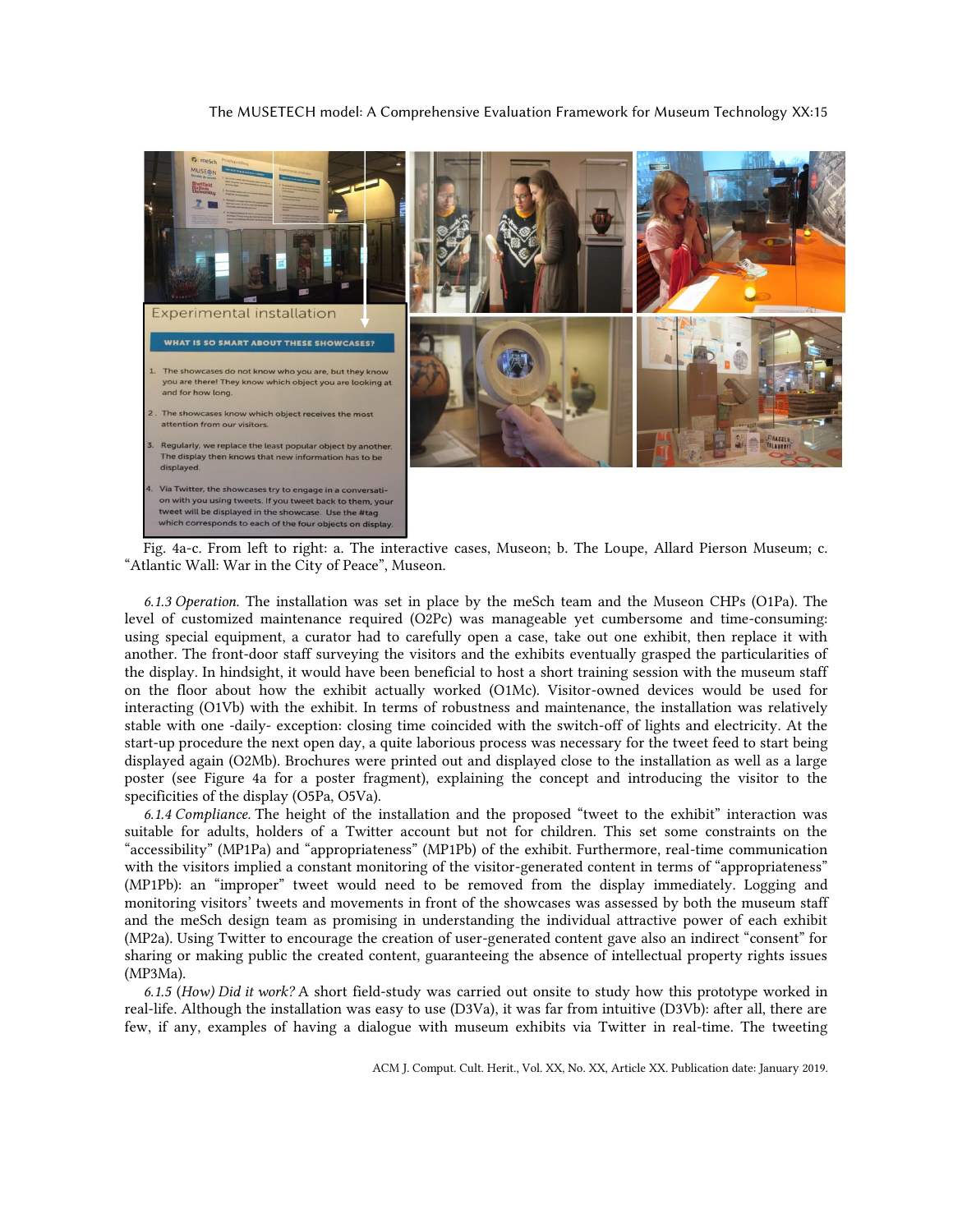### XX:16 • A. Damala, I. Ruthven, E. Hornecker

function of the exhibit meant that visitors needed to have an active Twitter account (D3Pb). This was problematic as most adult visitors we discussed with mentioned they had a Facebook but not a Twitter account. That made us think that Facebook would have been more advantageous as a platform for dialoguing with the exhibits. Chatting with the gallery front-of-house staff revealed that the actual function of the installation seemed initially a little bit bewildering to them (D1Me). This was a shortcoming as the galleryfloor staff could have been an important ally for the visitor trying to interact with the exhibit (O1Pe). Though the cases had eventually to be removed from the gallery floor, the museum thought of taking the showcases outside the museum, in a theatre or train station, where the attractive and holding power of the installation would be more important and where the actual competition of objects would be funny, interesting and meaningful for the passing visitors.

# 6.2 THE LOUPE

*6.2.1 Design.* As its name suggests, the Loupe is a magnifying glass (D1Pa). It is also an AR tangible hiding an iPhone in a wooden encasement (Figure 4b). It uses the technology of AR to present virtual overlays around selected museum exhibits the visitor can interact with (Van der Vaart and Damala 2015; Damala et al. 2016a). How does that change the experience of the visitor in comparison with using a plain smartphone for augmenting the exhibits (D2Pa)? Is it easy and intuitive to use (D3Va)? How do people engage with the objects, the AR display and the content it activates (D2Pd & D2Vd)? When the visitor picks up the Loupe a small tutorial is launched (D2Vc). Then the trail starts: an outline is displayed on the Loupe screen, which the visitor is instructed to match with the right object of a specific display (D3Pc).

*6.2.2 Content.* The content had to specifically be tailored for the Loupe. Each commented exhibit contained a short narrative about the personalities depicted on the vases and their relationship with Zeus. All selected characters were Zeus's children. A curator worked closely with Merel Van der Vaart, PhD researcher at the University of Amsterdam and meSch project team member, to carefully articulate the narrative around a few chunks of text, "Twitter" style (C1Pa). These would be activated one after the other. As the Loupe's surface is small only a few words could be displayed at a time.

*6.2.3 Operation.* As this was a small-scale deployment, a test zone was designated inside the museum. After a lot of careful thinking about the appropriate content to test this approach, one specific showcase was selected. An installation had to be set up in the museum (O1Pa & O2Ma) with a mini pedestal and some instructions about how first to interact with the Loupe (O5Pa). The Loupe hung from a hook, waiting to be picked up and activated by the visitor.

*6.2.4 Compliance.* A medium-scale evaluation study was devised. Consent forms were signed by the visitors-participants, after having gained ethical approval for the study (MP3a). Data would be kept for a period of 5 years (MP3Mc). The test carried out was carefully monitored by two researchers. For a large-scale deployment, we would need to think about safety issues (MP1Pc, MP1Ma) and verify the robustness of the protective case so as to avoid accidents or plan how to manage them in an emergency situation (such as a broken device) (MP1Mb).

*6.2.5* (*How) Did it work?* We were interested in understanding the focus of the visitor's attention, was it the Loupe or the commented object (D2Pd & D2Vd)? We also wanted to learn how easy and intuitive the Loupe was (D3Va). Would the "tangibility" of the Loupe deliver a different experience in comparison with a naked smartphone used pretty much the same way (D3Pf & D3Vh)? We devised an evaluation protocol consisting of observations, a questionnaire and an interview (Van der Vaart & Damala 2015; Damala et al. 2016a). The analysis and interpretation of the data collected showed that although the Loupe was easy to use, it was definitely not intuitive (D3Va). "Diligent" or "experienced" visitors reported being more distracted compared with less experienced visitors (D2Vd). The study also showed that the large majority of the visitors consulted more text than they would have done had the only medium available been the exhibits' text labels. Did the physical form of the Loupe seem to correlate with the experiences? The overwhelming majority of the visitors said they would rather use the Loupe than their own smartphone running the very same AR application. We were also surprised to find out that the experience could easily be shared among visitors visiting in pairs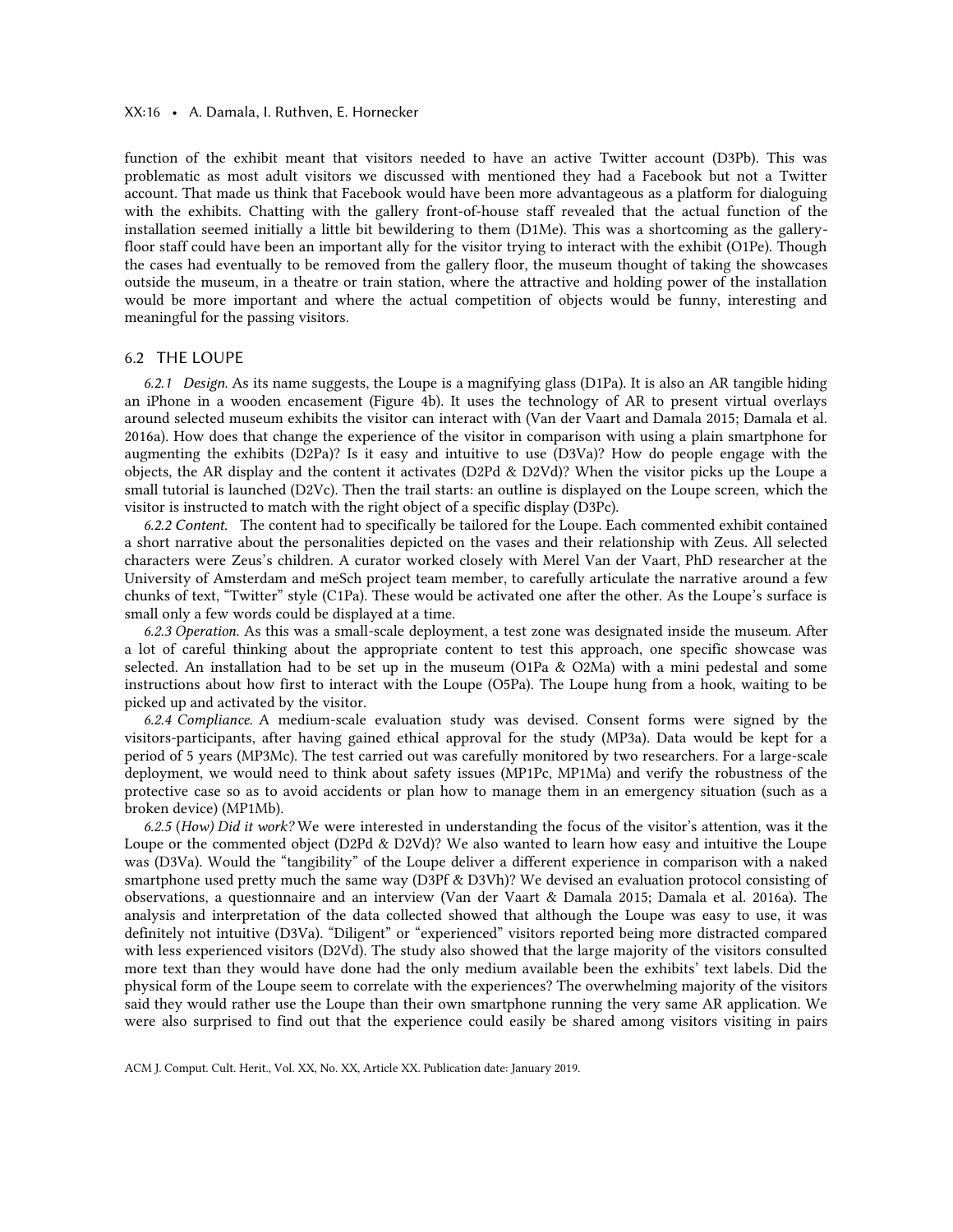(D3Vf): sharing the Loupe seemed to stimulate discussions and interaction with other co-visitors, in addition to the objects displayed on the cases and the narrative revealed by the Loupe (Figure 4b).

#### 6.3 ATLANTIC WALL: WAR IN THE CITY OF PEACE

*6.3.1 Design.* The "Atlantic Wall: War in the City of Peace" exhibition (Figure 4c) narrated the story of the city of The Hague during WW2, when a big part of the city had to be demolished to make space for the Atlantic Wall (Damala et al. 2016b). Hundreds of Dutch civilians were chased away from their houses. It was thought important to provide different perspectives on this period of history of the city (D2Pa). The main idea was to present this period of the city's story from different perspectives (D2Pa), all by encouraging rich, tangible and multisensory visiting and learning experience (D3Pf and D3Vh). Three perspectives were chosen: that of a German soldier, a Dutch citizen and a civil servant who had to collaborate with the occupier. The following mechanism was devised for allowing the visitors to choose their perspective: at the beginning of the exhibition, a showcase displayed 6 original everyday-life WW2 objects. Next to them, 3D-printed replicas of the very same objects could be picked up by the visitor (Figure 4c). Each of the 6 objects would activate one of the three perspectives, in English or Dutch (D3Pb).

*6.3.2 Content.* The content and narratives used materials found in texts, radio programs or videos of the era. Different stories were created for each one of the three perspectives (D2Pc). Content was created in-house using the meSch authoring tool (C1Pa). This was found easy to use: the main challenge was tailoring the content and the storyline (D2Pc). Using the replicas came with a powerful logging mechanism which allowed the team to get quantitative data about the most and least preferred exhibition sections and audio commentaries (C1Mb).

6.3.3 Operation. Since this was the first time that the museum was using at such a wide scale tangible interactives, an important question was how this would work at a large scale. Would the replicas disappear or break (O3Pa)? Would the visitors actually use the replicas (O4Va)? It was thought important to make the museum exhibition accessible for visiting without having to use the replicas. In this sense, the replicas would only activate content additional to that already displayed. The replicas turned out to be quite robust (O2Va). However, when the exhibition opened, it was obvious that many visitors bypassed the "check-in" station which contained the original objects and the replicas. A few days later, additional material (OP5a) was set in place close to the check-in station to help facilitate with understanding how to use the replicas. The staff (including museum volunteers) helped with replacing and arranging misplaced replicas. They also often assisted in giving advice to the visitors (O1Mc).

*6.3.4 Compliance.* The replicas proved to be popular with both children and adults (M1Pa & M1Pb). As all replicas were made from sturdy materials, there was no risk of being broken (M1Pa). At the end of the visit, the visitor could use the replica to get a personal post-card displaying these sections of the exhibition where they had spent more time (MP2a & MP2Va). This gave the museum valuable data from the approximately 20,000 visitors who visited the exhibition.

*6.3.5* (*How) Did it work?* A large-scale evaluation study was devised, gaining ethics approval from the universities whose staff participated in the field-study and the audience research (MP3Pa, MP3Pb). For this study, we used video recordings, questionnaires, observations as well as interviews conducted with consenting visitor-study participants approximately six months after the visit. As also discovered in the Loupe study, using the replicas was easy once the interaction metaphor was grasped (D3Pb). However, it was not considered as equally intuitive (D3Vb). We also met visitors who happened to carry out their second or third visit. All of those visitors came back to revisit the exhibition using a different perspective. Other visitors chose to use more than one replica simultaneously to get more than one perspective (D2Pb, D2Vb). One of the features used less than anticipated was printing out a postcard souvenir upon returning the replica to a "check-out" station. Though additional signposting was set in place (O5Pa), this feature was missed by several visitors who had difficulties grasping the mechanism. The replicas were appreciated by the visitors, while they seemed perfectly appropriate for all ages (Figure 4c).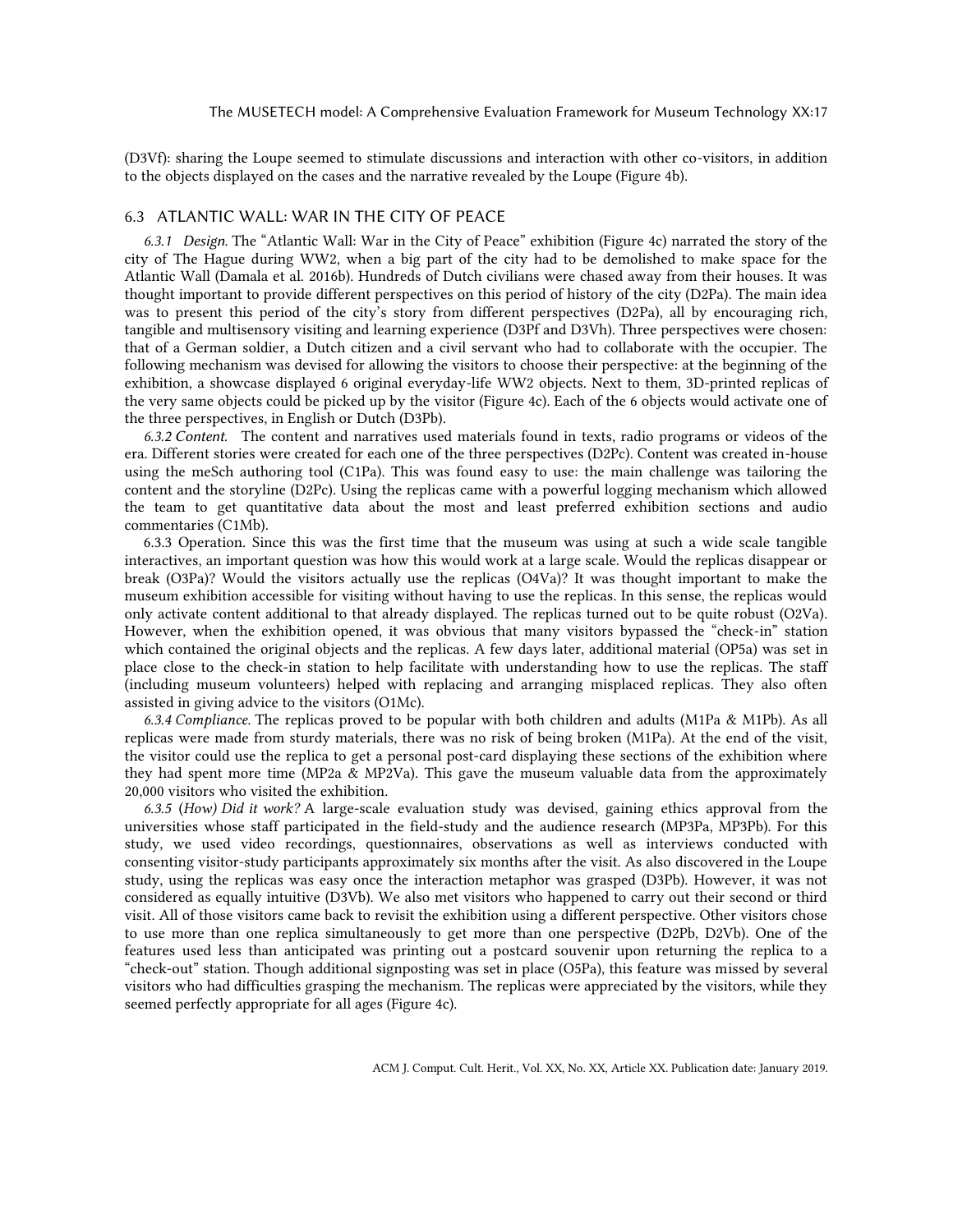### XX:18 • A. Damala, I. Ruthven, E. Hornecker

### 7 DISCUSSION

MUSETECH offers two main components: The MUSETECH Wheel and the Matrix. The Wheel is there to remind us that the introduction of any museum technology will have an impact on how heritage is experienced by the museum visitor, CHPs and the museum as an institution. The Wheel has four main constituents: Design, Content, Operation and Compliance (Figure 2) which we called Quartiles. A total of 121 Evaluation Criteria were clustered in groups under one or more of the Quartiles. Some overlaps are present: even though the museum as institution is run by CHPs, we deemed it essential to match criteria against the museum professional as separate entity. The CHP experience from using technology is usually not sufficiently recognized in the literature which mainly focuses around questions of "digital literacy". However, the CHP is the main driving force behind many technology undertakings.

Modelling the museum and the CHP as separate entities allowed for breadth and depth in identifying evaluation criteria. The downside is that this approach comes also with some overlaps. Differentiating what needs to be accounted for, assessed and evaluated for the museum versus the CHP is sometimes hard. What is the role and responsibility of the CHP and the Museum regarding logging data? The difference is almost imperceptible yet present. This is reflected in the different criteria on logging and analysing data, identified under more than one constituent and perspective (C1Mb, MP2Ma, D2Md). These point to different aspects in logging and recording visitor data so as to enhance the visitor experience (D2Md) and help the museum understand its audiences. Similar nuances also exist for a number of criteria (e.g. continuity of content usage, personalisation, and attentional balance).

Another issue to be flagged is that not all 121 criteria are valid for all types of museum technology: a museum website is not expected to be evaluated the same way as the performance of a museum on its social media platforms. However, we hope that the majority of pertinent, relevant and important to ask questions for introducing museum technology are included in the Matrix, whether this involves a 3D-printed souvenir, a tangible, a tabletop, an audio-guide or "smart" ticketing systems.

All criteria are there to be used as a guide for recording, benchmarking, and evaluating the multifaceted impact from the use of museum technology. The Matrix has different entry points, whether this is the perspective (CHP, Museum and Visitor) or the four Quartiles (Design, Content, Operation and Compliance). This modelling provides some hints as to how the Matrix could be navigated. A further challenge is that the constituents as well as the perspectives cannot be arranged or articulated in a sequential order. Criteria listed under the Compliance quartile will need to be taken into consideration for Design. Reflecting on Content might precede the Design constituent in terms of start-to-finish order. This approach is quite different to the linear approach of evaluating digital museum technology identified in a prescient paper dating back to 1998 (Economou 1998): "(a) research on the content of the application, (b) collection of the material, (c) multimedia design and programming, (d) formative evaluation, (e) integration in a museum exhibition, (f) summative evaluation of the program's effectiveness, (g) study of the long-term effect on visitors and (h) impact on museum staff." As in reality, these steps may have to be taken various times iteratively, we believe that the multi-entry particularity of the MUSETECH model is also one of its main strengths.

All 121 criteria contribute towards understanding the "what" of evaluation and could be used before, during or after an intervention has taken place. The framework does not tell us the "how". This comes as no surprise: one of the few things specialists do agree upon is that there exists no magic formula or recipe for evaluating museum technology (Economou 2016; Diamond et al. 2016). The "how" also happens to be influenced by diverse disciplines: human-computer interaction, data science, ethnography, ethnomethodology, sociology, anthropology, cognitive science, marketing or psychology. Then there are also different evaluation methodologies, qualitative, quantitative or mixed-methods. The "how" might also involve things as diverse as discussing with the museum staff on the ground what went wrong, brainstorming with all museum staff, logging in data, interviewing visitors, observing their web behaviour or opting for co-creation and co-curation activities with the visitor. The literature is rich in resources talking about how to plan for evaluation with regards to the "when" (front-end, formative or summative) and the "how".

As a rule of thumb concerning MUSETECH, we propose using the Matrix for identifying a maximum of four to five key questions related to a museum technology program. Once these have been clarified, the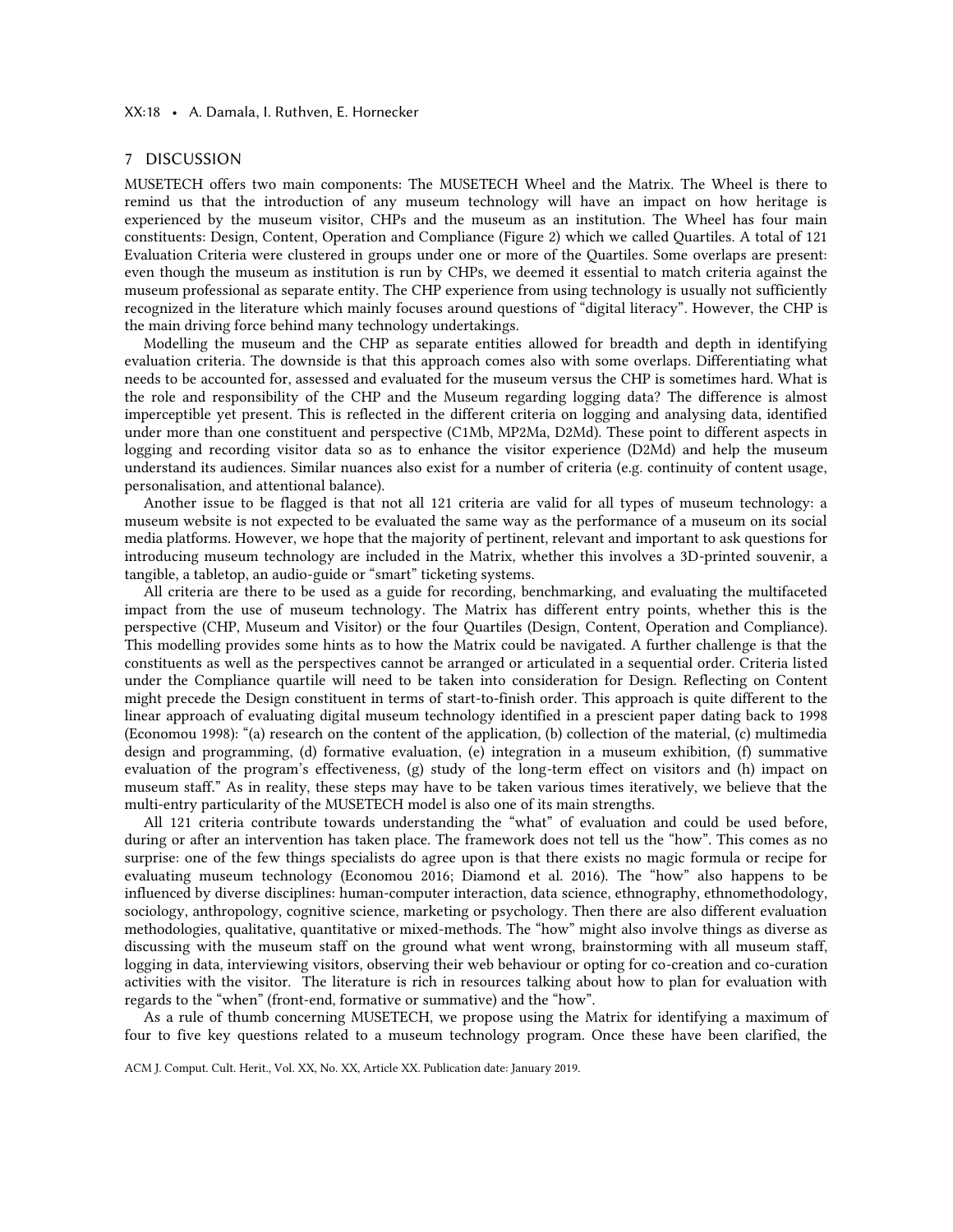Matrix can be revisited for identifying new criteria that need to be considered. In order to demonstrate how something like that could work, we provided three examples of museum technology brought to life by the meSch project. These use-cases prove how the Matrix can assist in reflecting about possible impacts of technology for the CHP, the museum and the visitor. A word of caution is needed: as the Matrix was developed in parallel with the use-cases described, further, large-scale validation is needed to collaboratively and creatively create new concrete knowledge about how the Matrix can be used at the very initial stages which precede the introduction of a specific museum technology. This might allow to establish emerging sequential patterns correlating the "what" with the "when". From there, the table could be enriched with existing literature and resources for all Quartiles, Clusters and ECs (Evaluation Criteria). The coordinates system devised for uniquely identifying each criterion could play an important role towards this direction.

# 8 CONCLUSIONS

The multifaceted use and potential of museum technology is clearly beyond any doubt. The MUSETECH model came as a response to the pressing need of devising evaluation, assessment and benchmarking mechanisms for different types of museum technology.

We advocated that in order to better comprehend this complex challenge, it is important to take under consideration the views and perspectives of the three identified symbiotic entities: the museum, the visitor and the Cultural Heritage Professional. To the best of our knowledge, this is also the first time that all of these three entities and their everyday living and working experiences from using technology are formally visited, formalized and accounted for within the same model.

Although navigating within Quartiles, Clusters and all 121 criteria is no small feat, we hope that this is counterbalanced by the model's versatility and expandability and that we have laid down the foundations for a framework which can assist in approaching the impact of museum technology, in terms of risks and challenges as well as in terms of planning for and managing change. We also hope that we have provided some solid ground in terms of modelling how one can talk and think about museum technology. This is a "living" framework that can be extended as new types of technology raise new questions about their use and evaluation.

Testing the Wheel and the Matrix in new contexts could result in debates which will allow further developing and refining of the model. Further ahead, the framework could be enriched by adding to it the views and perspectives of governmental bodies, policy makers, technology companies and cultural creative producers, sponsors and other patrons. A future direction may also be to consider what can be deleted as not serving useful functions.

Until then, we hope that the MUSETECH will reinstate our confidence in considering the technology as a muse rather than a calamity. For that, we need to take a step back and look through technology rather than stare at it.

# ACKNOWLEDGEMENTS

- 1. The research described in this paper is part of the meSch (Material Encounters with Digital Cultural Heritage) EU-funded project, ICT Call 9: FP7-ICT-2011-9, GA 600851. The authors wish to thank all meSch project friends and colleagues who participated in the meSch Evaluation Framework activities, which laid the foundations of the MUSETECH model.
- 2. Our thanks go also to our ScotDigiCH project (Scottish Network on Digital Cultural Resources Evaluation) colleagues and partners for their insights which allowed us to validate the model. Special thanks go to Dr. Maria Economou, coordinator of the project for her advice, insights and feedback on earlier and later versions of the MUSETECH model.
- 3. Several people kindly read earlier drafts of this work. We wish to thank all friends and peers who read and commented on this work as well as our JOCCH reviewers for their suggestions. Many thanks for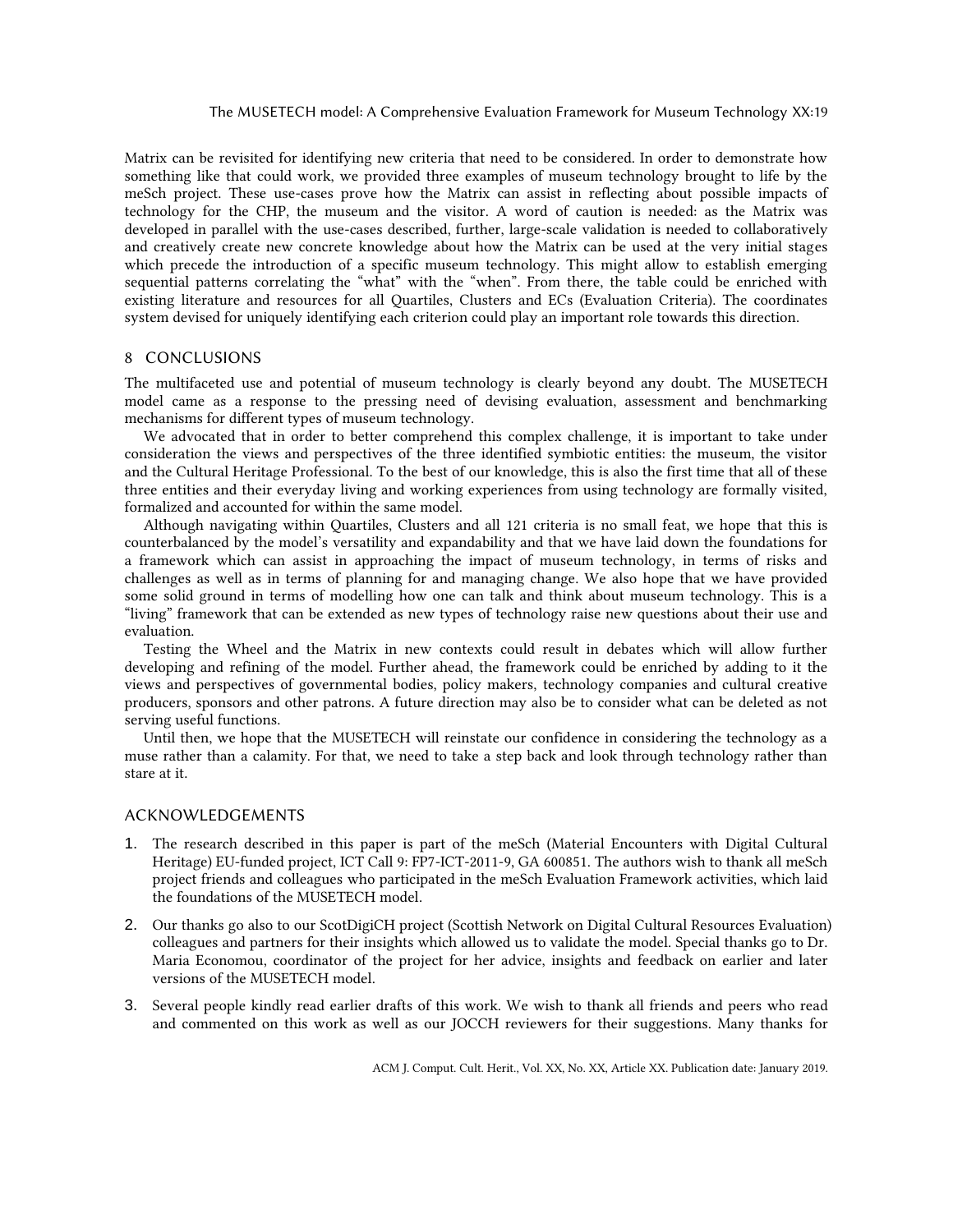XX:20 • A. Damala, I. Ruthven, E. Hornecker

feedback, ideas and and discussions on the model to Dr. Gianluca Ciatto, Dr. Stuart Boon, Pr. John H. Falk, Pr. Sylvie Leleu-Merviel, Pr. Khaldoun Zreik, Pr. Eric Chaudiron, Ms. Kelly Spanou and Ms. Lamprini Chartofylaka.

4. Finally, the authors are deeply thankful to Ms. Kelly Spanou, architect and PhD researcher in Information Experience Design, Royal College of Arts, London for accompanying us in fine-tuning the final infographic version of the MUSETECH Wheel and the wireframe version of the Matrix.

### REFERENCES

Marianna Adams, Jessica Luke and Theano Moussouri. 2004. Interactivity: Moving Beyond Terminology. *Curator* 47(2): *155*-170.

- Angeliki Antoniou, George Lepouras and Costas Vassilakis. 2013. Methodology for the Design of Online Exhibitions. *DESIDOC Journal of Library and Information Technology* 33 (3): 158-167.
- Kostas Arvanitis. 2010. Museums outside walls: mobile phones and the museum in the everyday. *Museums in a digital age*, 170-176.
- Isabelle Astic, Coline Aunis, Areti Damala, and Eric Gressier-Soudan. 2011. A ubiquitous mobile edutainement application for learning science through play. In *Museums and the Web 2011 Proceedings.* Retrieved from: [https://www.museumsandtheweb.com/mw2011/papers/a\\_ubiquitous\\_mobile\\_edutainment\\_application\\_fo.html](https://www.museumsandtheweb.com/mw2011/papers/a_ubiquitous_mobile_edutainment_application_fo.html)
- Bes Benhamou and Arianna Jarvis. 2014. *Museums & the Digital Revolution: Consumer Trends in Mobile and Interactive Technology Integration in Museums. Thinkwell's 2014 Guest Experience Trend Report.*
- Hrvoje Benko, Edward W. Ishak, and Steven Feiner. 2004. Collaborative mixed reality visualization of an archaeological excavation. In *Proceedings of the 3rd IEEE and ACM International Symposium on Mixed and Augmented Reality (ISMAR'04)*. IEEE, 132–140.

Stephen Bitgood. 1991. Suggested guidelines for designing interactive exhibits. *Visitor Behavior*, 6(4), 4-11

- Alessandro Bollo. 2013. *Measuring museum impacts (the Learning Museum Network Project).* Regione Emilia Romagna. Retrieved from: <http://online.ibc.regione.emilia-romagna.it/I/libri/pdf/LEM3rd-report-measuring-museum-impacts.pdf>
- James Bradburne. 2008. Foreword. *Digital technologies and the museum experience: Handheld guides and other media*. Rowman Altamira.
- Luigina Ciolfi, Areti Damala, Eva Hornecker, Laura Maye, and Monika Lechner. 2018. *Cultural Heritage Communities: Technologies and Challenges.* Routledge.
- Luigina Ciolfi. 2018. Can digital interactions support new dialogue around heritage? *Interactions* 25, 2 (February 2018), 24-25. DOI: <https://doi.org/10.1145/3181368>
- Mihalyi Csikszentmihalyi and Kim Hermanson. 1999. Intrinsic motivation in museums: Why does one want to learn. *The educational role of the museum*, Routledge: London, 146–160.
- Areti Damala. 2007. Design Principles for Mobile Museum Guides Using Visitor Studies and Museum Learning Theories. In *Proceedings of the 2007 IADIS M-Learn Conference (Mobile Learning),* Lisbon, Portugal, 277-281.
- Areti Damala and Nenad Stojanovic. 2012. Tailoring the Adaptive Augmented Reality (A2R) museum visit: Identifying Cultural Heritage professionals' motivations and needs. In *Proceedings of the 2012 IEEE International Symposium on Mixed and Augmented Reality - Arts, Media, and Humanities (ISMAR-AMH).* Atlanta, USA, IEEE, 71-80.
- Areti Damala, Eva Hornecker, Merel van der Vaart, Dick van Dijk, and Ian Ruthven. 2016a. The Loupe: Tangible Augmented Reality for Learning to Look at Ancient Greek Art. *Mediterranean Archaeology and Archaeometry.* 16, 5 (2016), 73–85*.*
- Areti Damala, Merel van der Vaart, Loraine Clarke, Eva Hornecker, Gabriela Avram, Hub Kockelkorn, and Ian Ruthven. 2016b.Evaluating tangible and multisensory museum visiting experiences: lessons learned from the meSch project. *Museums and the Web 2016*. Retrieved from: [https://mw2016.museumsandtheweb.com/paper/evaluating-tangible-and-multisensory-museum-visiting-experiences](https://mw2016.museumsandtheweb.com/paper/evaluating-tangible-and-multisensory-museum-visiting-experiences-lessons-learned-from-the-mesch-project/)[lessons-learned-from-the-mesch-project/](https://mw2016.museumsandtheweb.com/paper/evaluating-tangible-and-multisensory-museum-visiting-experiences-lessons-learned-from-the-mesch-project/)
- Michael Davies and Christian Heath. 2014. "Good" organisational reasons for "ineffectual" research: Evaluating summative evaluation of museums and galleries." *Cultural Trends* 23 (1): 57-69. DOI[: https://doi.org/10.1080/09548963.2014.862002](https://doi.org/10.1080/09548963.2014.862002)
- Sophie Davis and Heather Featherstone. 2011. *Audience Research as a Strategic Management Tool*. Visitor Studies Group, UK. London.
- Judy Diamond, Michael Horn and Debora Uttal. 2016. *Practical evaluation guide: Tools for museums and other informal educational settings*, Rowman & Littlefield.
- Lynn Dierking and Wendy Pollock. 1998. *Questioning assumptions: An introduction to front-end studies in museums*. Association of Science - Technolgoy Centre.
- Maria Economou. 1998. The evaluation of museum multimedia applications: lessons from research. *Museum Management and Curatorship*, 17 (2), 173-187.
- Maria Economou. 2016. Evaluating digital resources in cultural heritage: Lessons from the ScotDigiCH network. In Proceedings of the 22<sup>nd</sup> International Conference on Virtual System & Multimedia (VSMM 2016). EEE, 99-105. D 22nd *International Conference on Virtual System & Multimedia (VSMM 2016),* IEEE, 99-105. DOI: <https://doi.org/10.1109/VSMM.2016.7863188>
- Maria Economou, Sara Perry, Hilary Young, Akrivi Katifori, Maria Roussou. 2017a. Evaluation Framework and Guidelines, EMOTIVE Deliverable 9.1. Retrieved from: [https://emotiveproject.eu/wp](https://emotiveproject.eu/wp-content/uploads/2018/11/EMOTIVE_D9.1_Evaluation_Framework_Guidelines_v1.0.pdf)[content/uploads/2018/11/EMOTIVE\\_D9.1\\_Evaluation\\_Framework\\_Guidelines\\_v1.0.pdf](https://emotiveproject.eu/wp-content/uploads/2018/11/EMOTIVE_D9.1_Evaluation_Framework_Guidelines_v1.0.pdf)
- Maria Economou. 2017b. Use and Impact of Digital in Cultural Heritage: Insights from the Scottish Network of Digital Cultural Resources Evaluation. In *Museums and the Web: MW 2017*. Retrieved from [https://mw17.mwconf.org/paper/evaluating-impact-and-use-of](https://mw17.mwconf.org/paper/evaluating-impact-and-use-of-digital-cultural-resources-lessons-from-the-scotdigich-network/)[digital-cultural-resources-lessons-from-the-scotdigich-network/](https://mw17.mwconf.org/paper/evaluating-impact-and-use-of-digital-cultural-resources-lessons-from-the-scotdigich-network/)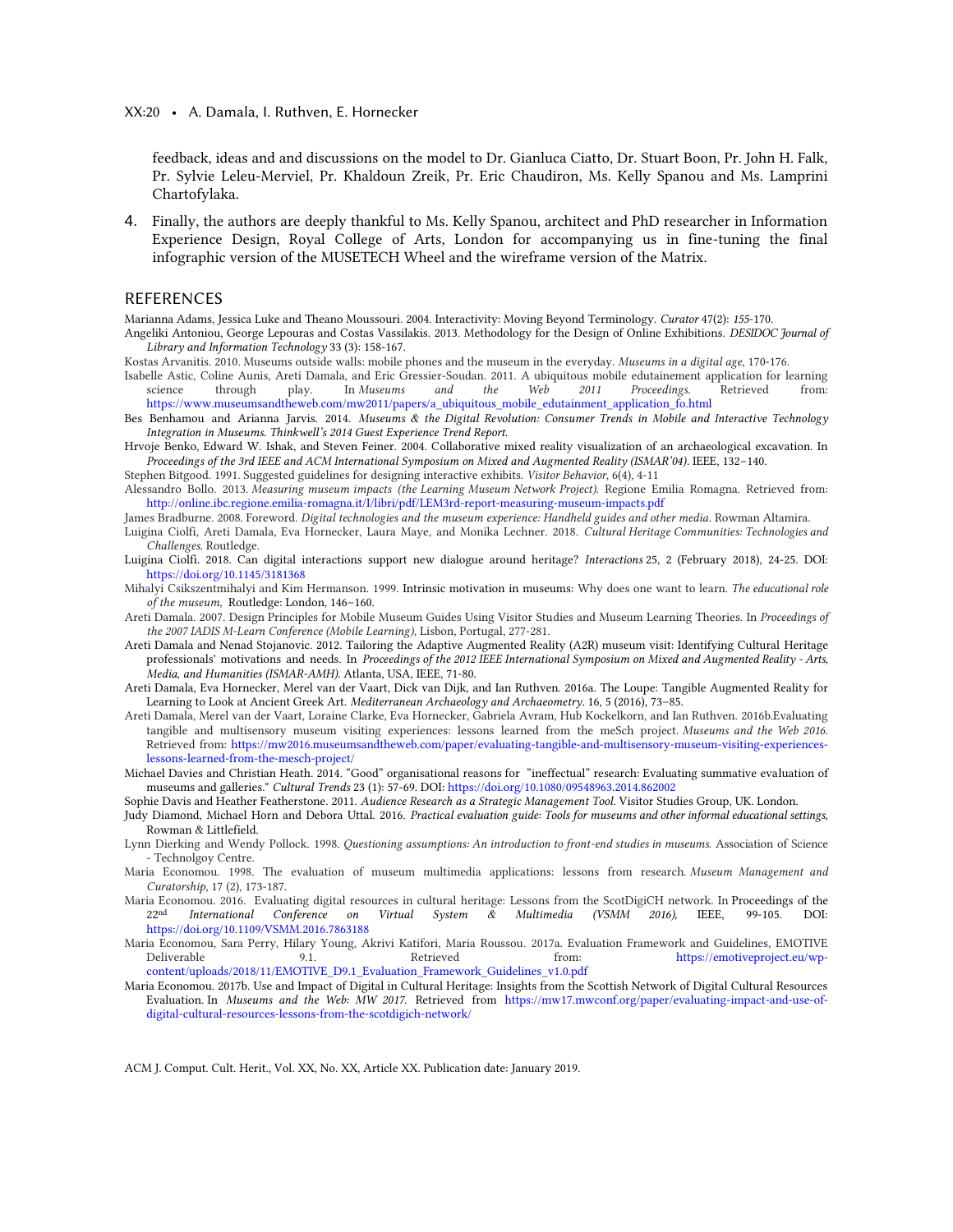E-CULT. 2016. *E-cult Vision Paper on the Use of Technologies for Cultural Heritage*. Retrieved from: <http://www.ecultobservatory.eu/documents/vision-paper-use-ict-cultural-heritage>

European Comission. 2014. *Towards an integrated approach to cultural heritage for Europe: Communication from the Commission to the European Parliament, the Council, the European Economic and Social Committee and the Committee of the regions.* Brussels. Report. John Falk. 2016. *Identity and the museum visitor experience.* Routledge.

John Falk and Lynn Dierking. 1992. *The museum experience*. Whalesback books: Washington.

John Falk, Carol Scott, Lynn Dierking, Leonie Rennie and Mika Cohen Jones. 2004. Interactives and visitor learning. *Curator: The Museum Journal* 47, no. 2 (2004): 171-198.

Jane Finnis. 2011. *Let's Get Real 1*: *How to Evaluate Succes Online.* Culture24.

- Jane Finnis. 2017. *Let's Get Real 5: What's the Brand?* Culture24.
- Roderick Fleming and Areti Damala. 2016. Finding the voice: Planning and evaluation of social media in cultural institutions. In *MW2016: Museums and the Web 2016*. Retrieved from: <https://mw2016.museumsandtheweb.com/paper/finding-the-voice-planning-and-evaluation-of-social-media-in-cultural-institutions/>
- Ben Gammon and Joe Cutting. 2008. *So you want some interactive exhibits! What to do next*. April 2008. Retrieved from: <http://bengammon.com/downloads/SoYouWantInteractiveExhibits.pdf>
- GAO, Government Accountability Office. 2012. *Applied Research and Methods: Designing Evaluations*, 2012 Revision, United States. Retrieved from[: https://www.gao.gov/assets/590/588146.pdf](https://www.gao.gov/assets/590/588146.pdf)

George Hein. 2002. *Learning in the Museum*. Routledge.

HLF, Heritage Lottery Fund. 2012. *Evaluation Good Practice Guidance*, Heritage Lottery Fund.

- Eilean Hooper‐Greenhill. 2000. The Rebirth of the Museum. *Museums and the interpretation of visual culture,* London: Routledge. 151-162. Eilean Hooper‐Greenhill. 2004. Measuring learning outcomes in museums, archives and libraries: The Learning Impact Research Project
- (LIRP). *International Journal of Heritage Studies* 10, no. 2 (2004): 151-174.
- Eva Hornecker. 2008. "I don't understand it either, but it is cool"-visitor interactions with a multi-touch table in a museum." In *3rd IEEE International Workshop on Horizontal interactive human computer systems,* IEEE, 113-121.
- Larry Johnson, Samantha Adams Becker, Victor Estrada and Alexander Freeman. 2015. *NMC Horizon Report: 2015 Museum Edition*. Austin, Texa
- Mafkereseb Kassahun Bekele, Roberto Pierdicca, Emanuele Frontoni, Eva Savina Malinverni, and James Gain. 2018. A Survey of Augmented, Virtual, and Mixed Reality for Cultural Heritage. *Journal on Computing and Cultural Heritage.* 11, 2, Article 7 (March 2018), 36 pages. DOI[: https://doi.org/10.1145/3145534](https://doi.org/10.1145/3145534)
- Lynda Kelly. 2016. The (post) digital visitor: What has (almost) twenty years of museum audience research revealed?" In *MW2016: Museums and the Web 2016*. Retrieved from: [https://mw2016.museumsandtheweb.com/paper/the-post-digital-visitor-what-has-almost-20-years-of-museum-audience-research](https://mw2016.museumsandtheweb.com/paper/the-post-digital-visitor-what-has-almost-20-years-of-museum-audience-research-revealed/)[revealed/](https://mw2016.museumsandtheweb.com/paper/the-post-digital-visitor-what-has-almost-20-years-of-museum-audience-research-revealed/)

Brad King. 2016. Introduction. *The Manual of Museum Learning.* London: Rowman and Littlefield. 3-9.

- Fotis Liarokapis, Pavel Kouril, Panagiotis Agrafiotis, Stella Demesticha, Josef Chmelik, and Dimitrios Skarlatos. 2017. 3d Modelling and Mapping for Virtual Exploration of Underwater Archaeology Assets. In *ISPRS 3D Virtual Reconstruction and Visualization of Complex Architectures Proceedings,* 425-431.
- Veranika Lim, Nikos Frangakis, Luis Molina Tanco, Lorenzo Picinali. 2018. PLUGGY: a pluggable social platform for cultural heritage awareness and participation. In *Advances in Digital Cultural Heritage, Euromed 2018 Proceedings,* Spinger LNCS, vol 10754, 117– 129.
- Sejul Malde and Jane Finnis. 2015. *Let's Get Real 3: Is your content fit for purpose?* Brighton: Culture24*.*
- Sejul Malde, Jane Finnis, Anra Kennedy, Mia Ridge, Elena Villaespesa and Seb Chan. 2014. *Let's Get Real 2: A Journey towards understanding and measuring digital engagement. Brighton: Culture24.*
- Sejul Malde and Jane Finnis. 2016. *Let's Get Real 4: What's the story?* 2016.
- Denis McCauley. 2016. *A New Age of Culture, The Digitisation Of Arts and Heritage*: A report from the Economist Intelligence Unit, commissioned by Google. Retrieved from: [http://newageofculture.eiu.com/Google\\_%20A%20New%20Age%20of%20Culture\\_final.pdf](http://newageofculture.eiu.com/Google_%20A%20New%20Age%20of%20Culture_final.pdf)
- Andrew Mc Intyre. 2014. *The Spectrum of Audience Engagement*. Visitor Studies Conference 2014. Report. Retrieved from [http://visitors.org.uk/wp-content/uploads/2015/04/VSG2015\\_Workshop\\_AndrewMcIntyre\\_Spectrum\\_of\\_audiences\\_engagement.pdf](http://visitors.org.uk/wp-content/uploads/2015/04/VSG2015_Workshop_AndrewMcIntyre_Spectrum_of_audiences_engagement.pdf)
- Museums Association. 2017. *Measuring Socially Engaged Practice: A toolkit for museums*, London, UK. Retrieved from: <https://www.museumsassociation.org/download?id=1249262>
- Donald Norman. 2007. *The design of future things.* Basic Books: New York.
- Ross Parry (ed). 2010. *Museums in a digital age*. Routledge.
- Ross Parry, Doris Ruth Eikhof, Sally-Anne Barnes, and Erika Kispeter. 2018. *Development, supply, deployment, demand: Balancing the museum digital skills ecosystem: First findings of the "One by One" national digital literacy project*. In *Museums and the Web 2018 Proceedings.* Retrieved from: [https://mw18.mwconf.org/paper/development-supply-deployment-demand-balancing-the-museum](https://mw18.mwconf.org/paper/development-supply-deployment-demand-balancing-the-museum-digital-skills-ecosystem-first-findings-of-the-one-by-one-national-digital-literacy-project/)[digital-skills-ecosystem-first-findings-of-the-one-by-one-national-digital-literacy-project/](https://mw18.mwconf.org/paper/development-supply-deployment-demand-balancing-the-museum-digital-skills-ecosystem-first-findings-of-the-one-by-one-national-digital-literacy-project/)
- Scott Pattison, Sarah Cohn, and Liz Kollmann. 2013. *Team-Based Inquiry: A Practical Guide for Using Evaluation to Improve Informal Education Experiences*. Nanoscale Informal Science Education Network (NISE Net), 2013.
- Sara Perry, Maria Economou, Hilary Young, Maria Roussou, and Laia Pujol-Tost. 2017. Moving beyond the virtual museum: Engaging visitors emotionally. In Proceedings of the *23rd International Conference on Virtual System & Multimedia (VSMM)*, IEEE, 1-8. do[i:10.1109/VSMM.2017.8346276](http://dx.doi.org/10.1109/VSMM.2017.8346276)
- Sophia Pescarin. 2014. Museums and virtual museums in Europe: Reaching Expectations. *SCIRES-IT-SCIentific RESearch and Information Technology*, 4(1), 131-140.